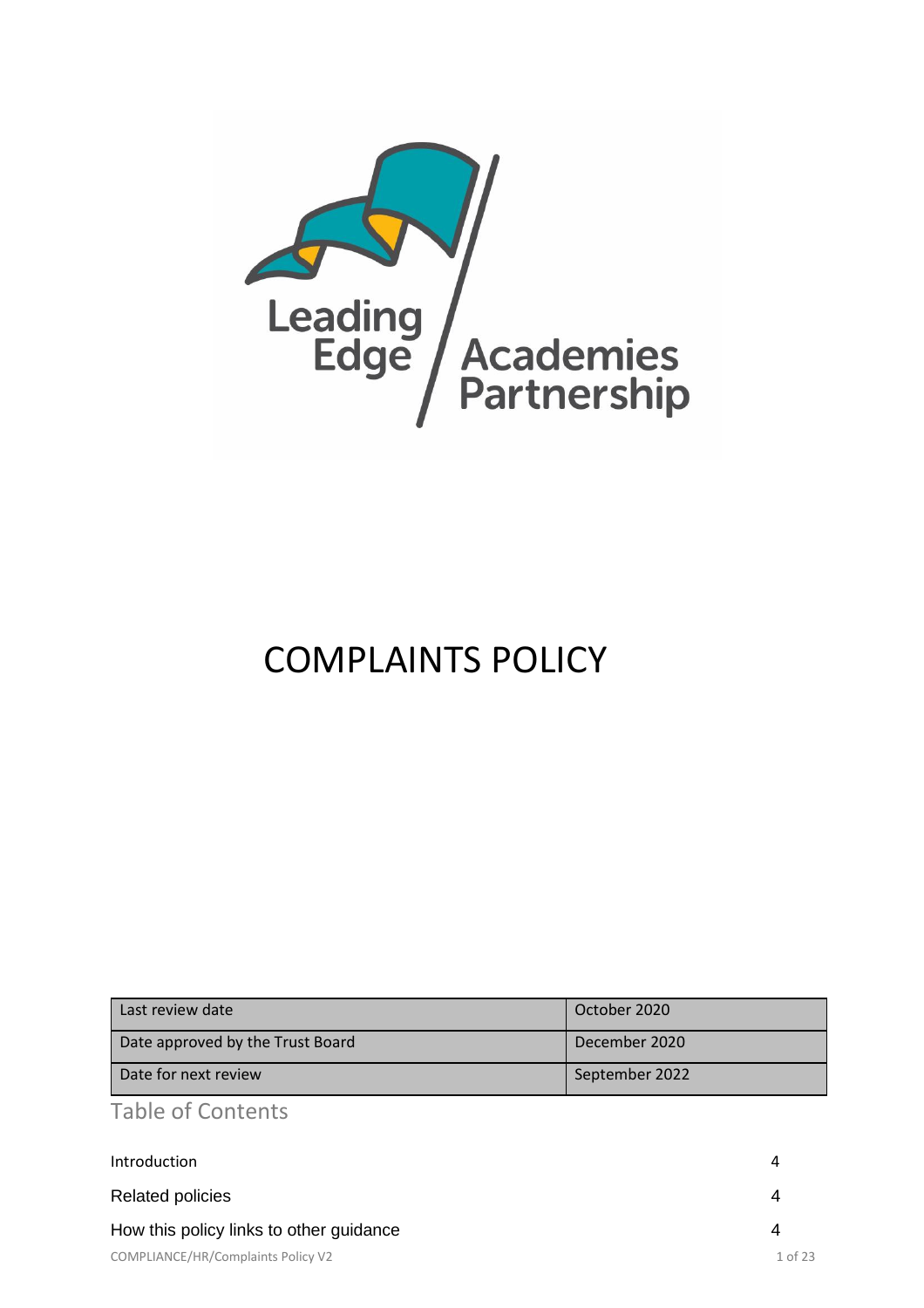| Legislation and Guidance                                              | 4              |
|-----------------------------------------------------------------------|----------------|
| <b>Policy Statement</b>                                               | 5              |
| Aims                                                                  | 5              |
| <b>Policy Procedures</b>                                              | 6              |
| Who can make a complaint?                                             | 6              |
| The difference between a concern and a complaint                      | 6              |
| How to raise a concern or make a complaint                            | $\overline{7}$ |
| Anonymous complaints                                                  | 7              |
| <b>Timescales</b>                                                     | $\overline{7}$ |
| Complaints received outside of term time                              | 8              |
| Scope of this Complaints Policy                                       | 8              |
| Resolving complaints                                                  | 9              |
| Withdrawal of a Complaint                                             | 10             |
| <b>Complaints Procedure</b>                                           | 10             |
| Stage 1 - Informal resolution                                         | 10             |
| Conflict resolution                                                   | 10             |
| Stage 2 - Formal Complaints                                           | 10             |
| Stage 3 - Panel Hearing                                               | 11             |
| The aim of the panel hearing will be:                                 | 11             |
| Complaints escalated to / about the Trust, CEO or Trustee             | 13             |
| Summary of the Complaints Procedure                                   | 16             |
| <b>Next Steps</b>                                                     | 17             |
| Referring complaints on completion of the school and trust procedures | 17             |
| Persistent complaints                                                 | 17             |
| Unreasonably persistent complaints                                    | 17             |
| Steps we will take                                                    | 18             |
| Stopping responding                                                   | 18             |
| Duplicate complaints                                                  | 18             |
| Complaint campaigns                                                   | 18             |
| Record Keeping                                                        | 19             |
| Lessons Learnt                                                        | 19             |
| Monitoring and Evaluation                                             | 19             |
| Impact of Policy-                                                     | 19             |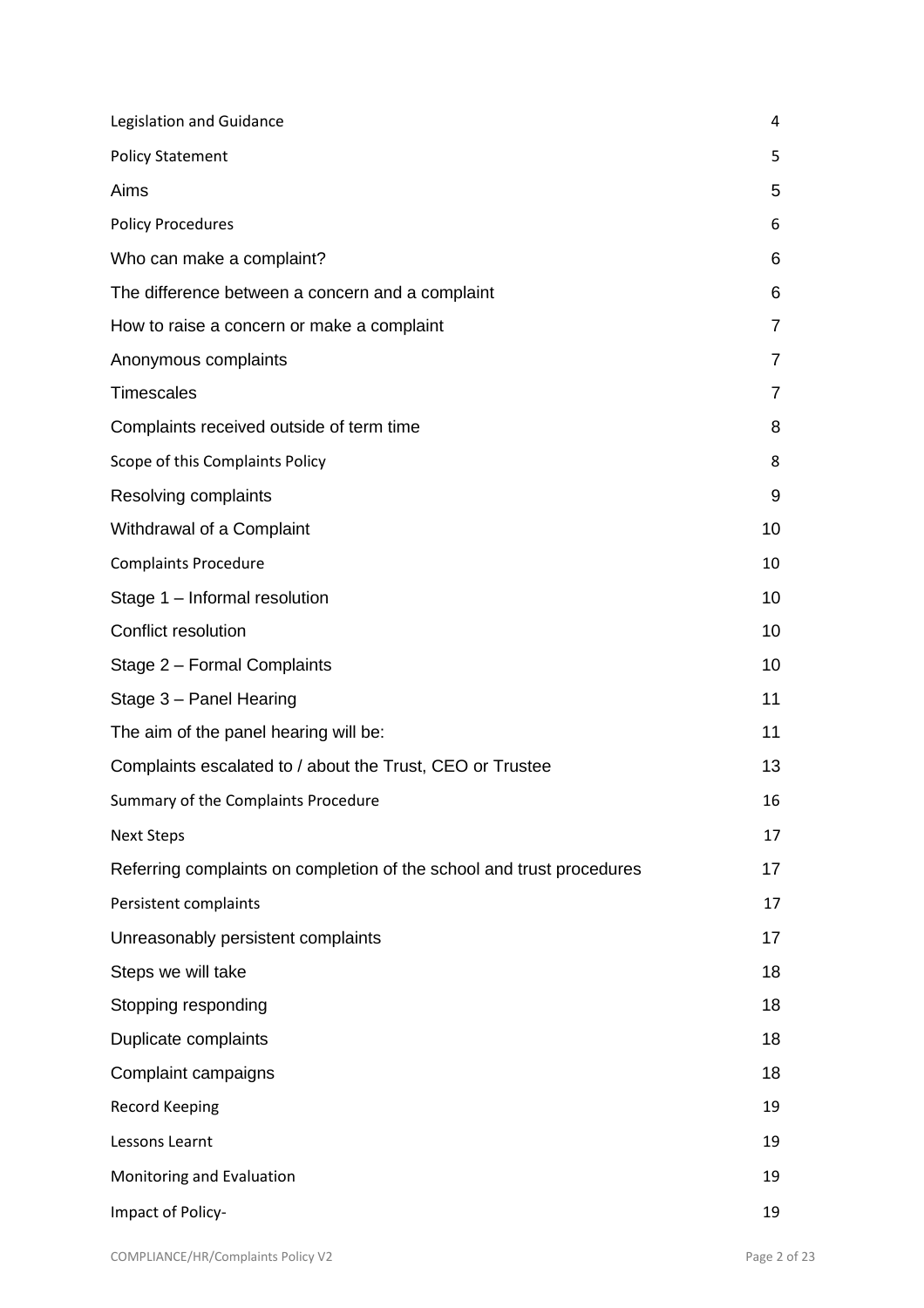| Appendix 1 - Complaints Form           | 20 |
|----------------------------------------|----|
| Appendix 2: Roles and Responsibilities | 22 |
| Complainant                            | 22 |
| Investigator                           | 22 |
| <b>Complaints Co-ordinator</b>         | 22 |
| Clerk to the Governing Body            | 23 |
| <b>Committee Chair</b>                 | 23 |
| <b>Committee Member</b>                | 23 |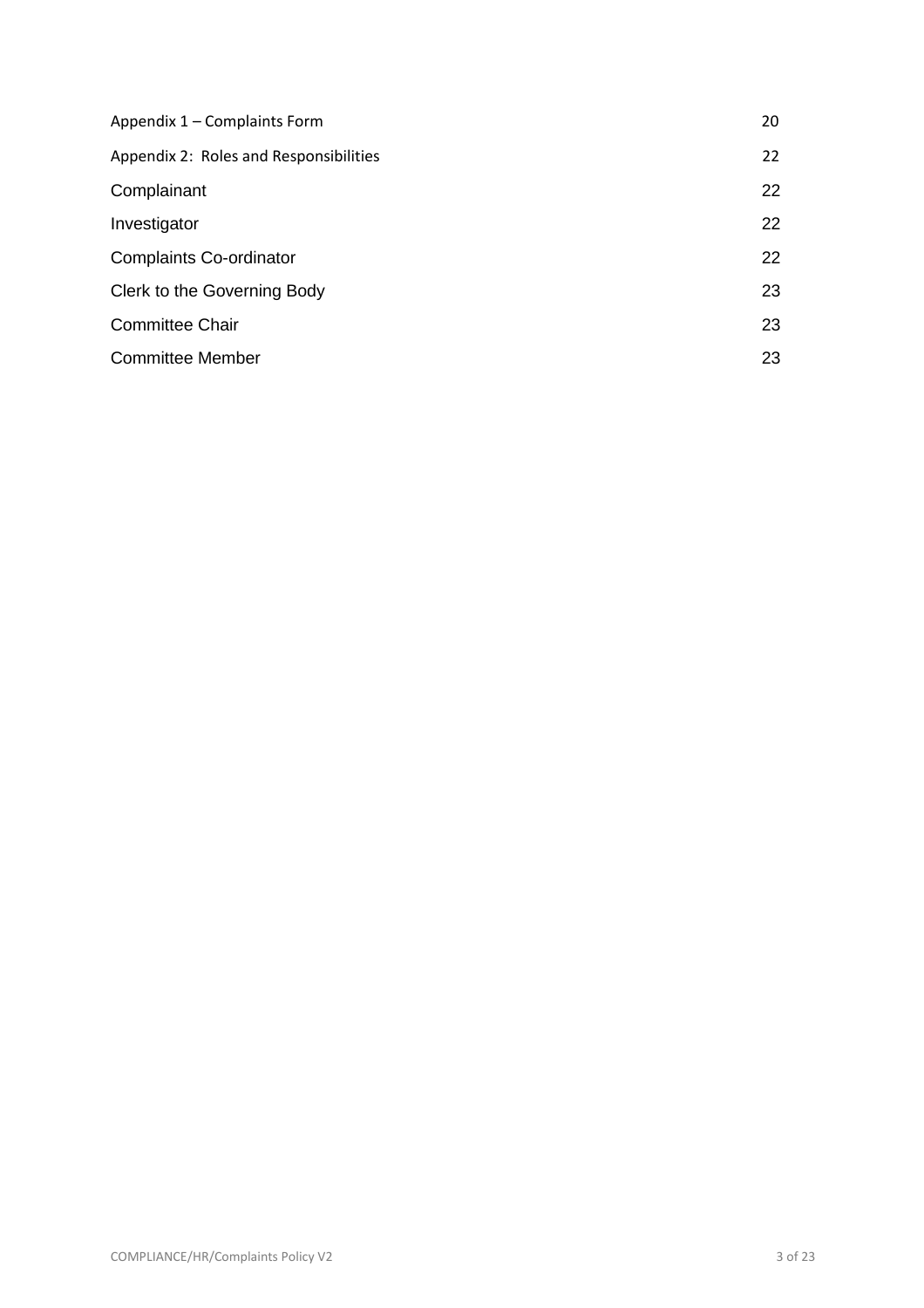## Introduction

The Leading Edge Academies Partnership (the 'Trust') is a team of school leaders that aim to be Leading Edge and pioneering in their approach to education and well-being. We are a growing family of likeminded schools that offer a values-based education to the communities we serve and welcome staff, workers, students, parents/carers and volunteers from all different ethnic groups and backgrounds.

The term 'Trust Community' includes all staff, trustees, governors, students, parents/carers, volunteers and visitors.

We are a values-based Trust, which means all actions are guided by our six 'Es' as follows:

- Ethical 'Doing the right thing'
- Excellence 'Outstanding quality'
- Equity 'Fairness and social justice'
- Empathy 'Caring for others'
- Evolution 'Continuous change'
- Endurance 'Working hard and not giving up'

#### This policy is based on the value of 'Empathy'

The Trust strives to ensure that everyone treats each other with respect, responsibility and builds positive relationships. If harm is done, then the relationship is restored.

#### Related policies

This Complaints Policy is consistent with all Trust policies, including:

- Safeguarding and Child Protection Policy
- Admissions policy
- **Exclusion policy**
- Equality and Diversity Policy
- Staff Code of Conduct
- Safer Recruitment Policy
- Staff Discipline and Grievance Procedures
- Whistleblowing Policy

How this policy links to other guidance

This policy should be read in conjunction with the DfE guidance on school complaints procedures.

Public Enquiries 0870 000 2288, http://www.education.gov.uk

## Legislation and Guidance

This document meets the requirements set out in part 7 of the schedule to the Education (Independent School Standards) Regulations 2014, which states that we must have and make available a written procedure to deal with complaints from parents of pupils at the school.

It is also based on guidance published by the Education and Skills Funding Agency (ESFA) on creating a complaints procedure that complies with the above regulations, and refers to good practice guidance on setting up complaints procedures from the Department for Education (DfE).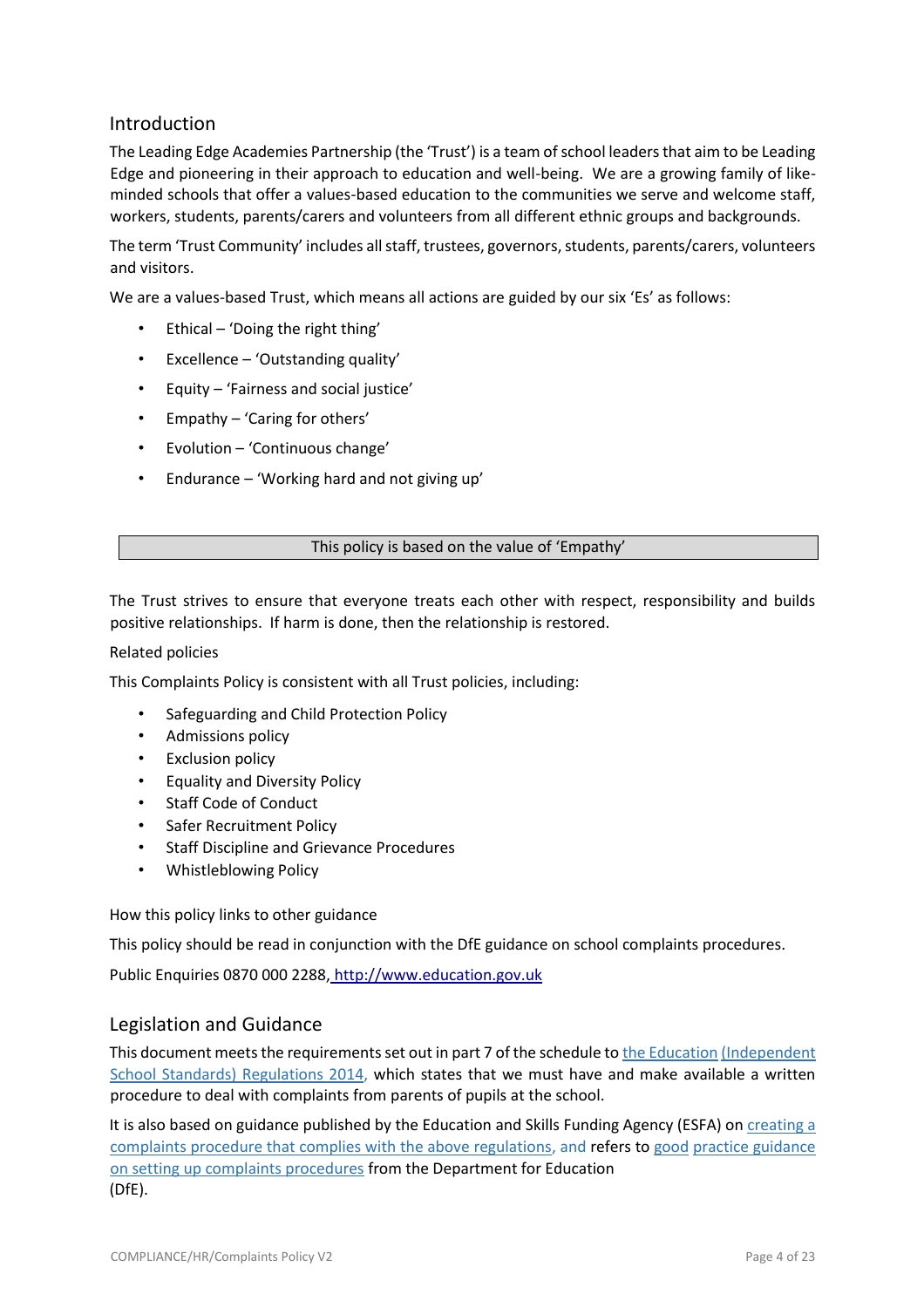# Policy Statement

Each academy within the Trust welcomes feedback, both positive and negative, about how it is doing. Where someone has a concern or complaint, each academy will endeavor at all times to deal with the issues responsively and reasonably and, if necessary, put things right as quickly as possible. The Trust aims to meet its statutory obligations when responding to complaints from parents of pupils at any of its member Academies and others.

We value good home/academy relations within the Trust and will, therefore, do everything we can to establish and maintain them. This includes seeking to resolve any concerns or complaints promptly, and to the satisfaction of all concerned.

We will treat all concerns and complaints seriously and courteously and will advise parents/carers and others of the Trust's procedures for dealing with their concerns. In return, we expect parents and other complainants to behave respectfully towards all members of the Trust Community. In particular, any disagreement with the Trust should not be expressed inappropriately or in front of pupils. When responding to complaints, we aim to:

- Be impartial and non-adversarial
- Facilitate a full and fair investigation by an independent person or panel, where necessary
- Address all the points at issue and provide an effective and prompt response
- Respect complainants' desire for confidentiality
- Treat complainants with respect and courtesy
- Ensure that any decision we make is lawful, rational, reasonable, fair and proportionate, in line with the principles of administrative law
- Keep complainants informed of the progress of the complaints process
- Consider how the complaint can feed into school improvement evaluation processes

We aim to resolve concerns or complaints by informal means wherever possible. Where this is not possible, formal procedures will be followed. The academy will aim to give the complainant the opportunity to complete the complaints procedure in full.

To support this, we will ensure we publicise the existence of this policy and make it available on the school website.

Complaints will be treated confidentially with written records being securely retained. A written record will be kept of all complaints made, together with details of whether they were resolved following the formal procedure or progressed to a panel hearing.

The Trust will record all actions taken as a result of the complaint, regardless of whether it is upheld.

All correspondence, statements and records relating to individual complaints will be kept confidential, except where the Secretary of State or a body conducting an inspection under section 109 of the 2008 Act requests access to them.

Throughout the process, we will be sensitive to the needs of all parties involved and make any reasonable adjustments needed to accommodate individuals.

## Aims

This policy is not intended to replace the normal discussions on day-to-day concerns which take place in any school within the Trust.

However, should a complainant remain dissatisfied with the outcomes from such discussions then this policy will come into force.

The aim of this policy is to ensure that a clear, logical and unambiguous process is set out, both for those who have a genuine grievance to raise or for those staff who may have had a complaint made against them, all for the good of the pupils in the schools.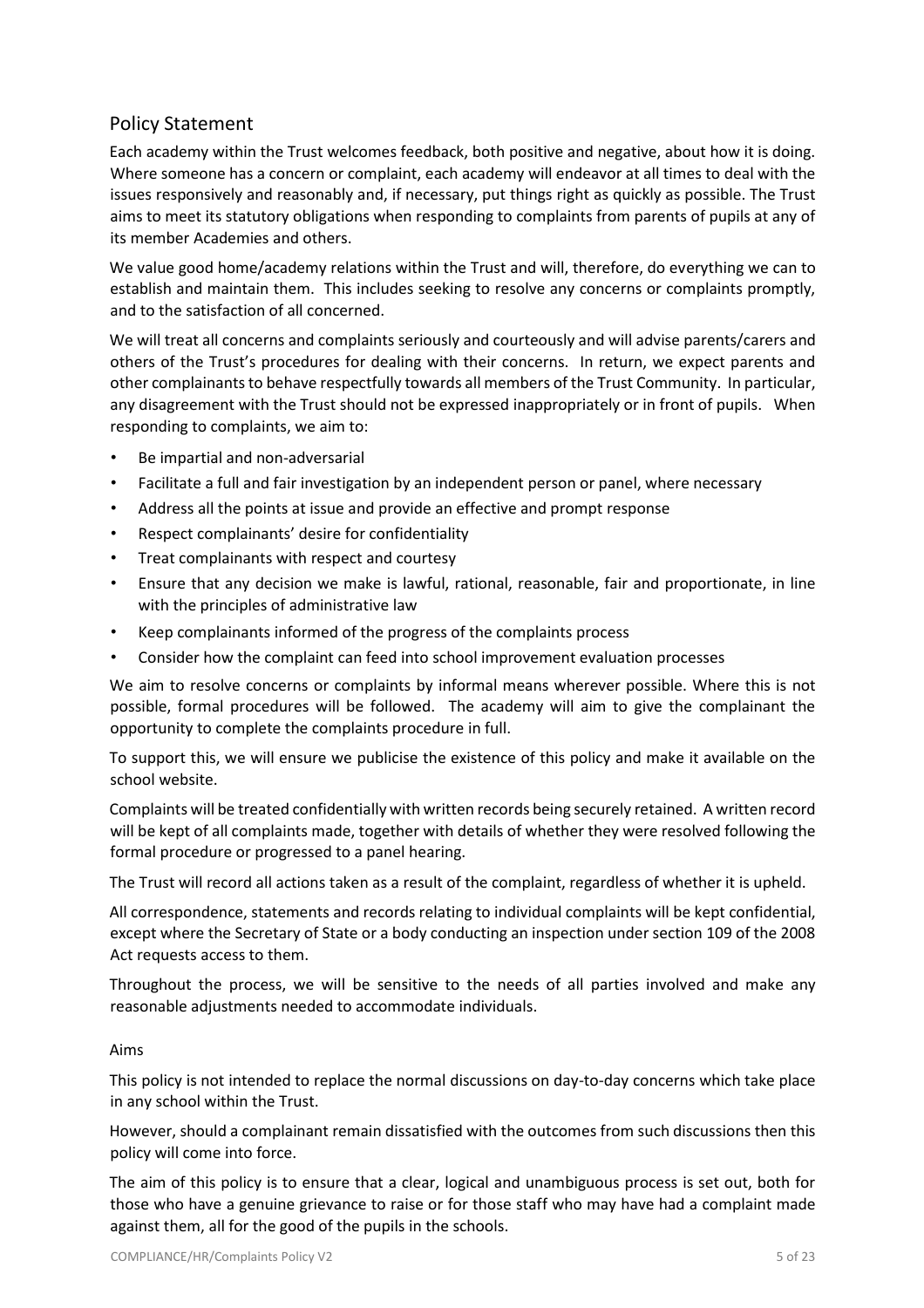The benefits of this policy are to:

- ensure concerns are dealt with quickly, fully and fairly and within clearly defined time limits;
- provide effective responses and appropriate redress;
- maintain good working relationships between all people involved with the Trust;
- respect complainant's desire for confidentiality

## Policy Procedures

Who can make a complaint?

This complaints procedure is not limited to parents or carers of children or young people that are registered at any academy within the Trust. Any person, including members of the public may make a complaint to the Trust about any provision of facilities or services that we provide. Unless complaints are dealt with under separate statutory procedures (such as appeals relating to exclusions and admissions), we will use this complaints procedure.

In the event a complaint concerns the well-being or safety of a child, schools have a duty to report this to the Local Authority and any action taken will be in accordance with the Trust's Safeguarding and Child Protection Policy (which is available on all websites across the Trust).

If it is determined that staff disciplinary or capability proceedings are required to resolve an issue, the complainant will only be informed that action is being taken and the outcome of any such action. The complainant will not be entitled to participate and the details of the proceedings will remain confidential to the Principal and/or the individual's line manager.

The difference between a concern and a complaint

The DfE guidance explains the difference between a concern and a complaint:

A concern may be defined as '*an expression of worry or doubt over an issue considered to be important for which reassurances are sought'.*

A complaint may be defined as *'an expression of dissatisfaction however made, about actions taken or a lack of action'.*

From time to time parents will raise legitimate concerns about their child's education; these are dealt with as a matter of routine, without formal procedures, normally by the class teacher and are not generally regarded as 'complaints' in the formal sense. Taking concerns seriously and dealing with them quickly can reduce the number of formal complaints. Occasionally a parent's concern may become more serious and develop into a complaint and be a clear statement of dissatisfaction. This may relate to a variety of issues including:

- The way in which an initial concern was handled;
- The conduct or actions of pupils;
- The action or lack of action of members of staff; Inappropriate discipline; Lack of information.

It is in everyone's interest that concerns and complaints are resolved at the earliest possible stage. Many issues can be resolved informally, without the need to use the formal stages of the complaints procedure. All Trust academies take concerns seriously and will make every effort to resolve the matter as quickly as possible.

How to raise a concern or make a complaint

A concern or complaint can be made in person, in writing or by telephone. They may also be made by a third party acting on behalf of a complainant, as long as they have appropriate consent to do so.

Concerns should be raised with either the class teacher/form tutor or Principal/Headteacher. If the issue remains unresolved, the next step is to make a formal complaint.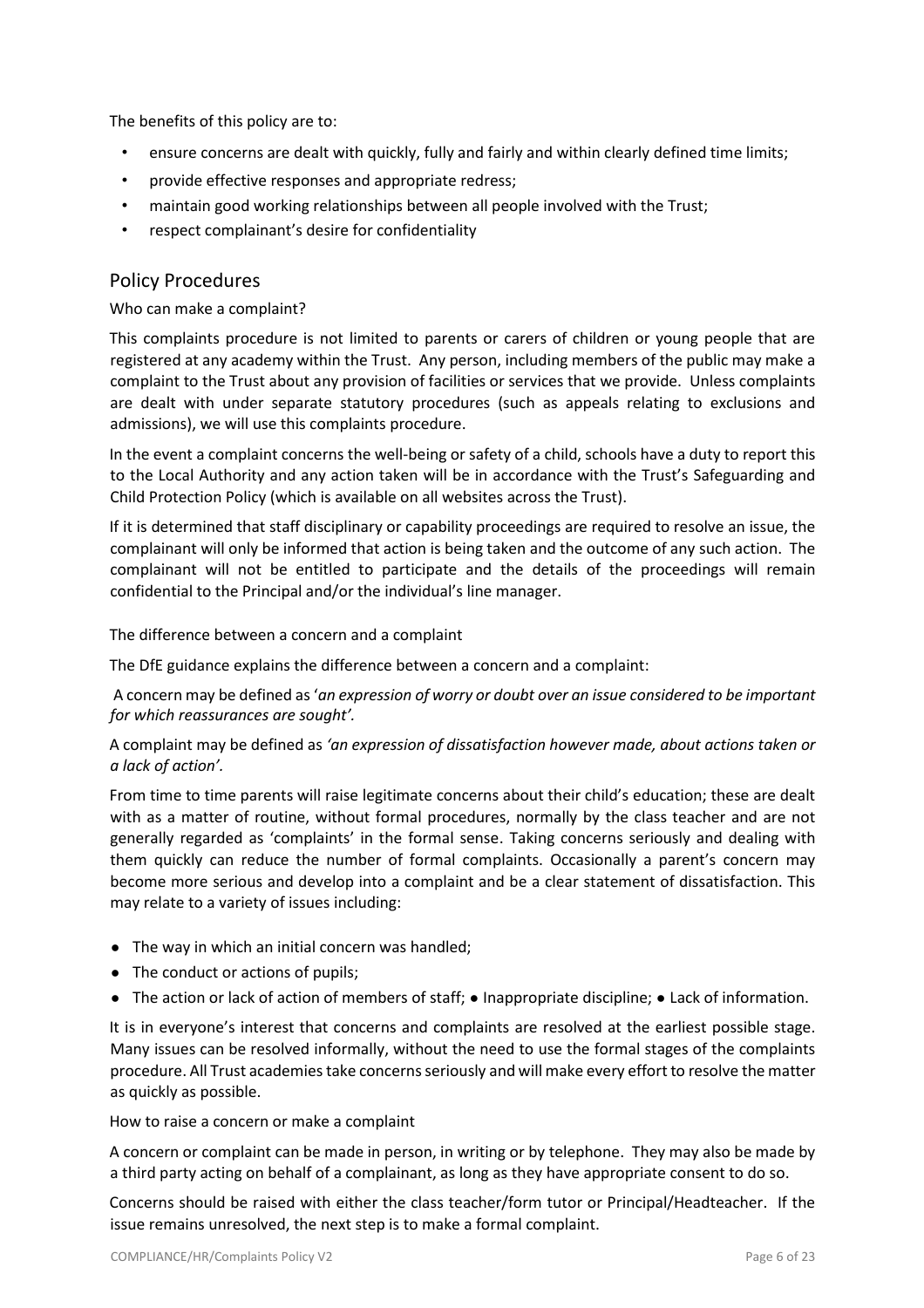Complainants should not approach individual governors to raise concerns or complaints. They have no power to act on an individual basis and it may also prevent them from considering complaints at a later stage in the procedure.

Complaints against academy staff (except the Principal/Headteacher) should be made in the first instance to the Principal/Headteacher via the school office. Please mark any complaint in writing as 'Private and Confidential'.

Complaints that involve or are about the Principal/Headteacher should be addressed to the Chair of the Local Academy Committee (LAC) at the respective academy, via the school office. Please mark any complaint in writing as 'Private and Confidential'.

Complaints about the Chair of the LAC, any individual governor or the whole governing body should be addressed to the Clerk to the respective LAC via the school office. Please mark any complaint in writing as Private and Confidential.

Complaints about the Chief Operations Officer (COO) should be made to the CEO via the Trust central office. Please mark any complaint in writing as Private and Confidential.

Complaints that involve or are about the Chief Executive Officer (CEO) or a trustee of the Trust, should be addressed to the Chair of the Trust Board via the Trust office. Please mark any complaint in writing as 'Private and Confidential'.

Complaints about the Chair of the Trust Board, or the whole Trust Board should be addressed to the Clerk to the Trust Board via the Trust office. Please mark any complaint in writing as 'Private and Confidential'.

For ease of use, a template complaint form is included at the end of this procedure (see Appendix 1). If you require help with completing the form, please contact the school office. You can also ask a thirdparty organisation like the Citizens Advice to help you.

In accordance with equality law, we will consider making reasonable adjustments if required, to enable complainants to access and complete this complaints procedure. For instance, providing information in alternative formats, assisting complainants in raising a formal complaint or holding meetings in accessible locations.

## Anonymous complaints

We will not normally investigate anonymous complaints. However, the Principal/ Headteacher, LAC Chair or Chair of the Trust Board, if appropriate, will determine whether the complaint warrants an investigation.

## **Timescales**

The complainant must raise the complaint within 3 months of the incident. If the complaint is about a series of related incidents, they must raise the complaint within 3 months of the last incident.

We will consider exceptions to this time frame in circumstances where there were valid reasons for not making a complaint at that time and the complaint can still be investigated in a fair manner for all involved.

If at any point we cannot meet the timescales we have set out in this policy, we will:

- Set new time limits with the complainant
- Send the complainant details of the new deadline and explain the delay

## Complaints received outside of term time

When complaints are made out of term time, we will consider them to have been received on the first school day after the holiday period.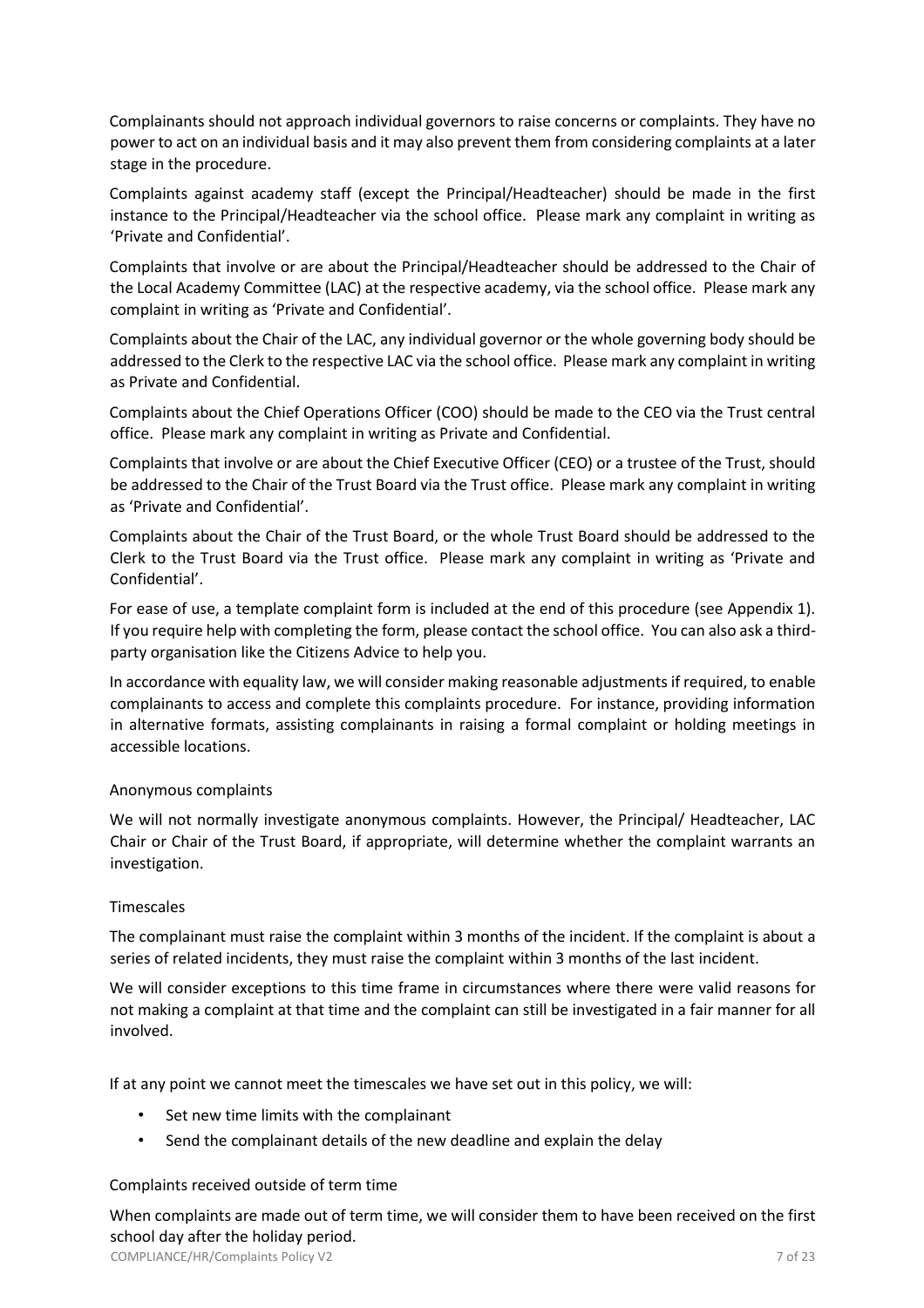# Scope of this Complaints Policy

This procedure covers all complaints about any provision of community facilities or services by the Trust other than complaints that are dealt with under the statutory procedures, including those listed below:

| Exceptions                                                                                   | Who to contact                                                                                                                                                                                                                                                       |
|----------------------------------------------------------------------------------------------|----------------------------------------------------------------------------------------------------------------------------------------------------------------------------------------------------------------------------------------------------------------------|
| Admissions to schools<br><b>Statutory assessments of Special</b><br><b>Educational Needs</b> | Concerns about admissions, statutory<br>assessments of Special Educational Needs or<br>school re-organisation proposals should be<br>raised with Cornwall Council.                                                                                                   |
| School re-organisation proposals                                                             |                                                                                                                                                                                                                                                                      |
| Matters likely to require a Child Protection<br>Investigation                                | Complaints about child protection matters are<br>handled under our Safeguarding and Child<br>Protection policy and in accordance with<br>relevant statutory guidance.                                                                                                |
|                                                                                              | If you have serious concerns, you may wish to<br>contact the local authority designated officer<br>(LADO), who has responsibility for safeguarding<br>or the Multi-Agency Safeguarding Hub (MASH).                                                                   |
| Exclusion of children from school*                                                           | Further information about raising concerns<br>about exclusion can be found at:<br>www.gov.uk/school-<br>discipline exclusions/exclusions<br>*complaints about the application of the Behavior<br>Policy can be made through the Academy's<br>complaints procedure.   |
| Whistleblowing                                                                               | We have an internal whistleblowing procedure<br>for all our employees, including temporary staff<br>and contractors.                                                                                                                                                 |
|                                                                                              | The Secretary of State for Education is the<br>prescribed person for matters relating to<br>education for whistleblowers in education who<br>do not want to raise matters direct with their<br>employer. Referrals can be made at<br>www.education.gov.uk/contactus. |
|                                                                                              | Volunteer staff who have concerns about our<br>school should complain through the<br>Trust's/Academy's complaints procedure.                                                                                                                                         |
|                                                                                              | You may also be able to complain direct to the<br>Local Authority or the Department for<br>Education (see link above), depending on the<br>substance of your complaint.                                                                                              |
| Staff grievances                                                                             | Complaints from staff will be dealt with under<br>the Trust's/academy's internal grievance<br>procedures.                                                                                                                                                            |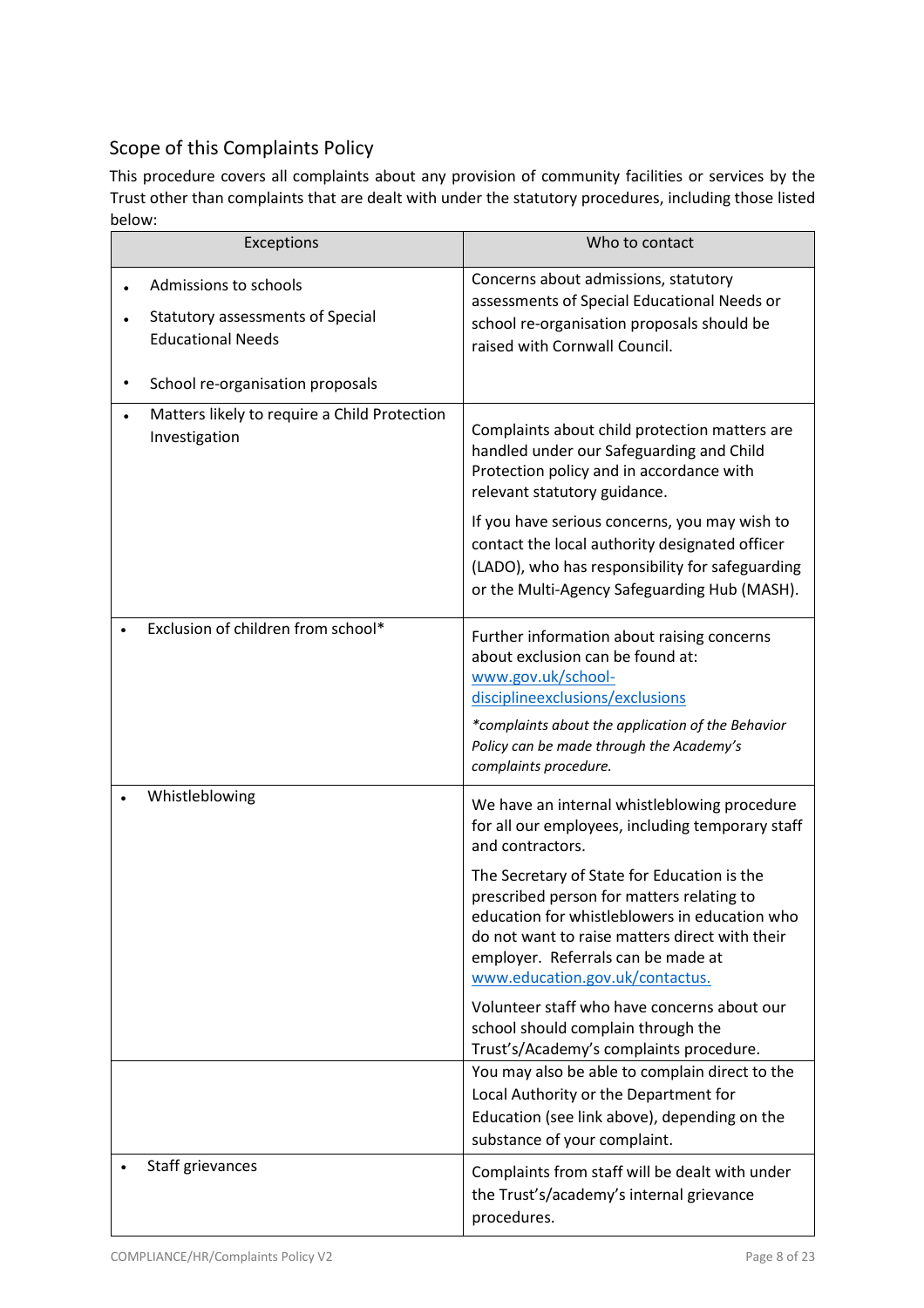| Staff conduct          |                                                                              | Complaints about staff will be dealt with under<br>the Trust's/academy's internal disciplinary<br>procedures, if appropriate.                                                                                   |
|------------------------|------------------------------------------------------------------------------|-----------------------------------------------------------------------------------------------------------------------------------------------------------------------------------------------------------------|
|                        |                                                                              | Complainants will not be informed of any<br>disciplinary action taken against a staff member<br>as a result of a complaint. However, the<br>complainant will be notified that the matter is<br>being addressed. |
| premises or facilities | Complaints about services provided by<br>other providers who may use academy | Providers should have their own complaints<br>procedure to deal with complaints about<br>service. Please contact them direct.                                                                                   |
|                        | National Curriculum - content                                                | Please contact the Department for Education at:<br>www.education.gov.uk/contactus                                                                                                                               |

Arrangements for handling complaints from parents of children with special educational needs (SEND) about a school's support are within the scope of this policy. Such complaints should first be made to the class teacher/form tutor, special educational needs co-ordinator or Principal/Headteacher; they will then be referred to this complaints policy. Our SEND policy includes information about the rights of parents of pupils with disabilities who believe that the Trust, or a school within the Trust, has discriminated against their child.

Complaints about services provided by other providers who use trust premises or facilities should be directed to the provider concerned.

If other bodies are investigating aspects of the complaint, for example the police, Local Authority (LA) safeguarding teams or Tribunals, this may impact on our ability to adhere to the timescales within this procedure or result in the procedure being suspended until those public bodies have completed their investigations.

If a complainant commences legal action against an academy in relation to their complaint, we will consider whether to suspend the complaints procedure in relation to their complaint until those legal proceedings have concluded.

## Resolving complaints

At each stage in the procedure, the academy wants to resolve the complaint. If appropriate, we will acknowledge that the complaint is upheld in whole or in part. In addition, we may offer one or more of the following:

- An explanation
- An admission that the situation could have been handled differently or better
- An assurance that we will try to ensure the event complained about will not recur
- An explanation of the steps that have been or will be taken to help ensure that it will not happen again and an indication of the timescales within which any changes will be made
- An undertaking to review academy policies in light of the complaint
- An apology

## Withdrawal of a Complaint

If a complainant wishes to withdraw their complaint, we will ask them to confirm this in writing.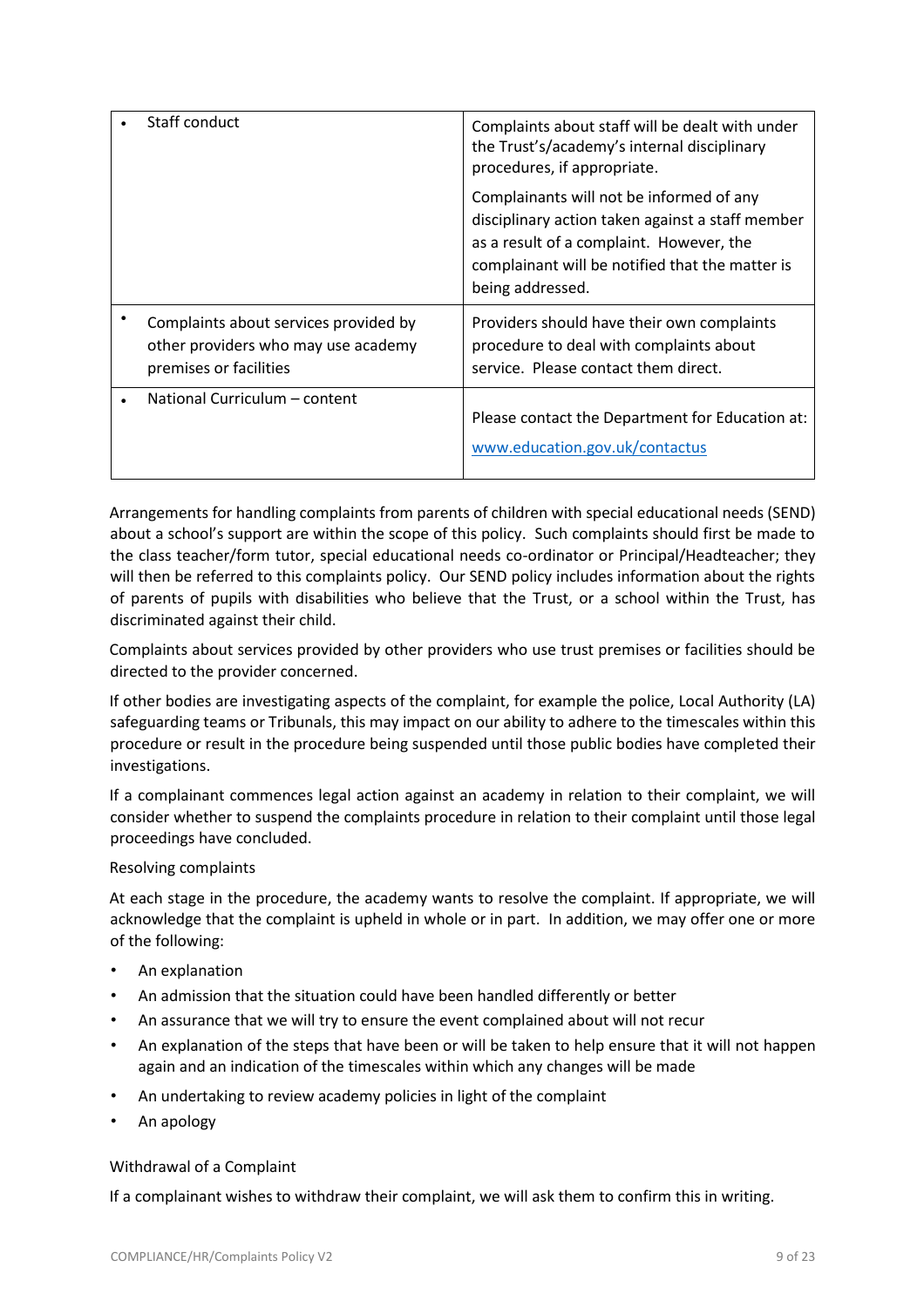# Complaints Procedure

The complaints procedure is formed of three stages:

- Stage 1 Informal Resolution
- Stage 2 Formal
- Stage 3 Panel Hearing

## Stage 1 – Informal resolution

Many enquiries and concerns can be dealt with satisfactorily by the form tutor, Principal/ Headteacher, teacher or other members of staff, without the need to resort to a formal procedure. The Trust values informal meetings and discussions as a way of improving its procedures and relations with parents/carers.

As soon as possible after the incident about which a complainant has concerns, they should ask to meet with the appropriate member of staff to discuss the matter. If it is not possible for that member of staff to deal with the issue, then the Principal/Headteacher may meet with the complainant to discuss the matter instead. There is no requirement for an informal complaint to be put in writing.

The informal stage may involve:

- A meeting between the complainant and appropriate member of staff
- Provision of additional information or clarification
- Amendments to provision or practice
- Provision of additional support or guidance
- Mediation

## Conflict resolution

An informal complaint will be investigated and a response given within 5 school days. At the end of the discussion it will be made clear to the complainant what action, if any, will be taken, the timescale within which it will take place and how they will be notified of any outcome. In exceptional circumstances, a response may be given outside the stated 5 days but in that case the reasons for the delay and an achievable response time will be advised to the complainant. If the complaint is not resolved informally, it will be escalated to a formal complaint.

## Stage 2 – Formal Complaints

Formal complaints must be made to the Principal/Headteacher (unless they are about the Principal/Headteacher), via the school office. This may be done in person, in writing (preferably on the Complaint Form), or by telephone.

The Principal/Headteacher will record the date the complaint is received and acknowledge receipt of the complaint in writing (either by letter or email) within 5 school days.

Within this response, the Principal/Headteacher will seek to clarify the nature of the complaint, ask what remains unresolved and what outcome the complainant would like to see. The Principal/Headteacher can consider whether a face to face meeting is the most appropriate way of doing this.

*Note: The Principal may delegate the investigation to another member of the academy's senior leadership team but not the decision to be taken.*

During the investigation, the Principal (or investigator) will:

- if necessary, interview those involved in the matter and/or those complained of, allowing them to be accompanied if they wish; and
- keep a written record of any meetings/interviews in relation to their investigation.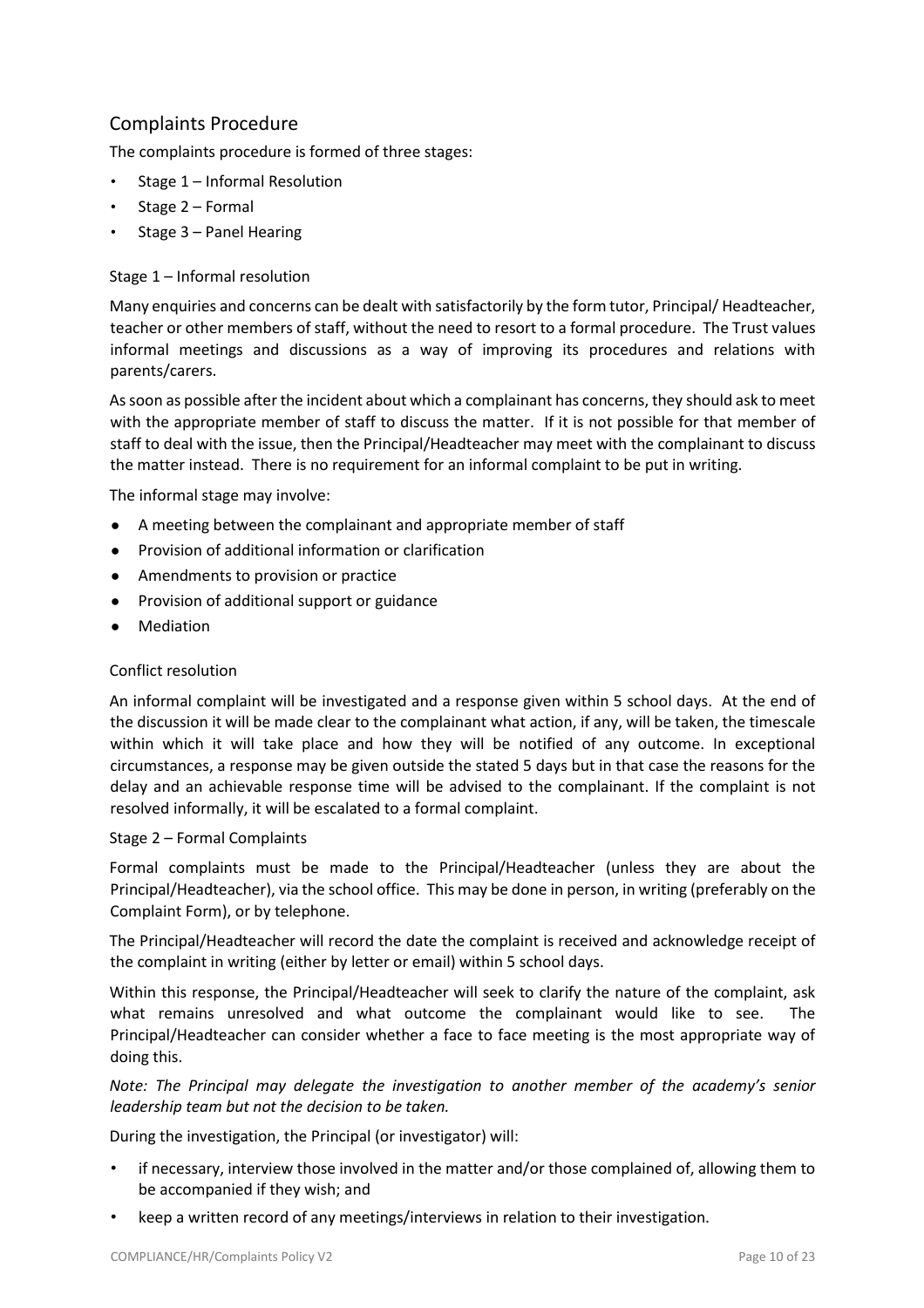At the conclusion of their investigation, the Principal/Headteacher will provide a formal written response within 20 school days of the date of receipt of the complaint.

If the Principal is unable to meet this deadline, they will provide the complainant with an update and revised response date.

The response will detail any actions taken to investigate the complaint and provide a full explanation of the decision made and the reason(s) for it. Where appropriate, it will include details of the actions the academy will take to resolve the complaint.

The Principal/Headteacher will advise the complainant of how to escalate their complaint should they remain dissatisfied with the outcome of Stage 2.

If the complaint is about the Principal/Headteacher, or a member of the Trust Board, governing body (including the Chair or Vice Chair), a suitably skilled trustee/governor will complete all the actions at Stage 2.

Complaints about the Principal/Headteacher or member of the Local Academy Committee (except the Chair or Vice Chair) must be made in the first instance to the Clerk, via the school office who will contact the Local Academy Chair.

If the complaint is:

- jointly about the Chair and Vice Chair or
- the entire Local Academy Committee or
- the majority of the Local Academy Committee then Stage 2 will be escalated to the CEO of the

Trust.

## Stage 3 – Panel Hearing

If the complainant is dissatisfied with the outcome at Stage 2 and wishes to take the matter further, they can escalate the complaint to Stage 3, which involves a panel hearing consisting of at least three people who were not directly involved in the matters detailed in the complaint, with one panel member who is independent of the management and running of the school.

This is the final stage of the complaints procedure.

The aim of the panel hearing will be:

- reconciliation
- to put right things that may have gone wrong

A request to escalate to Stage 3 must be made to the Clerk of the respective academy's LAC, via the school office, within 10 school days of receipt of the Stage 2 response.

The Clerk will record the date the complaint is received and acknowledge receipt of the complaint in writing (either by letter or email) within 5 school days.

Requests received outside of this time frame will only be considered if exceptional circumstances apply.

Page

The Clerk will write to the complainant to inform them of the date of the meeting. They will aim to convene a meeting between 12 and 20 days of receipt of the Stage 3 request. If this is not possible, the Clerk will provide an anticipated date and keep the complainant informed.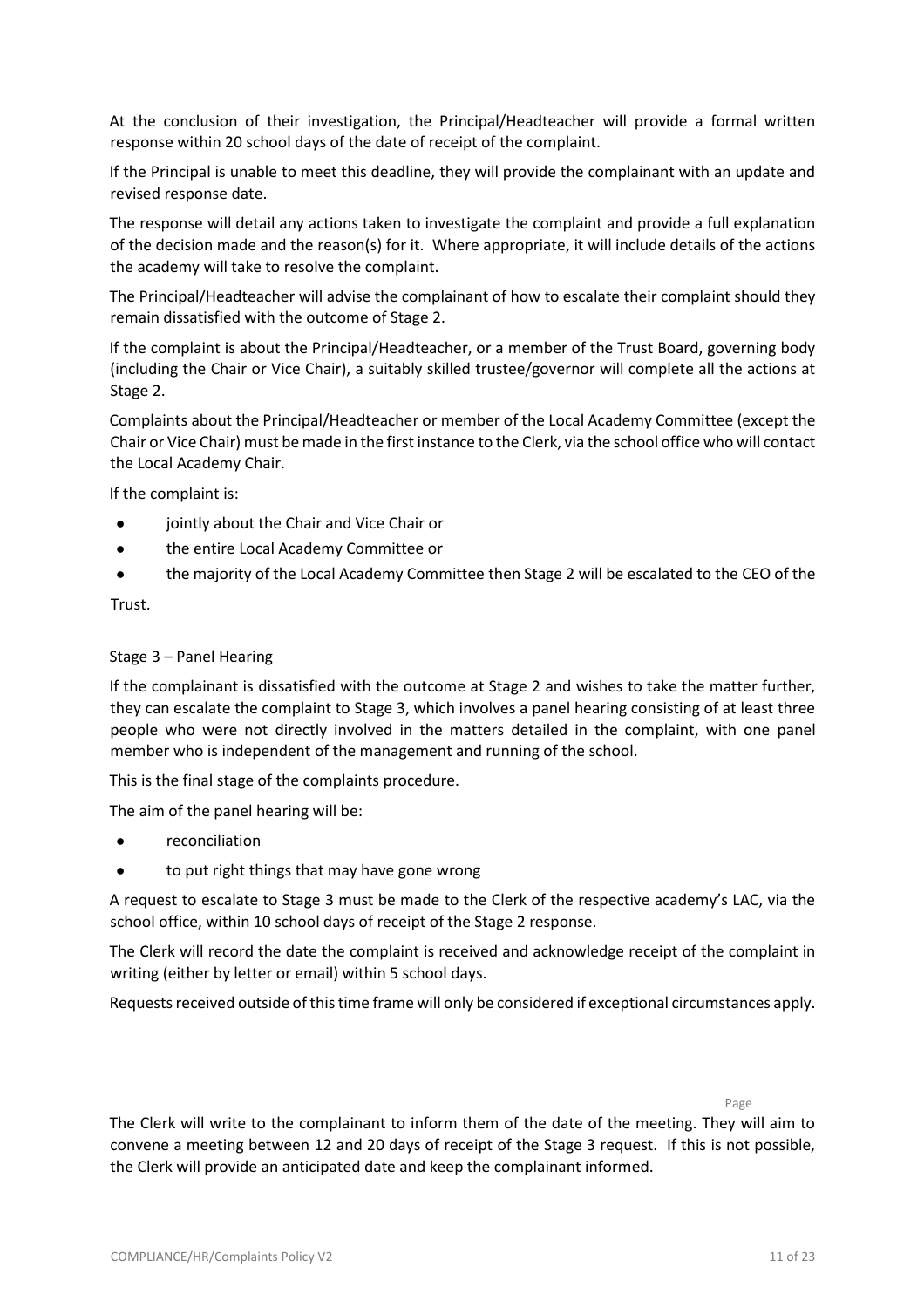If the complainant rejects the offer of three proposed dates, without good reason, the Clerk will decide when to hold the meeting. It will then proceed in the complainant's absence on the basis of written submissions from both parties.

If the complaint is:

- Jointly about the Chair and Vice Chair, or
- The entire Local Academy Committee, or
- The majority of the Local Academy Committee

Stage 3 will then be heard by the Trustees and an independent panel member.

A complainant may bring someone along to provide support. This can be a relative or friend. Generally, we do not encourage either party to bring legal representatives to the committee meeting. However, there may be occasions when legal representation is appropriate. For instance, if a school employee is called as a witness in a complaint meeting, they may wish to be supported by union and/or legal representation.

*Note: Complaints about staff conduct will not generally be handled under this complaints procedure. Complainants will be advised that any staff conduct complaints will be considered under staff disciplinary procedures, if appropriate, but outcomes will not be shared with them.* 

Representatives from the media are not permitted to attend. At least

5 school days before the meeting, the Clerk will:

- confirm and notify the complainant of the date, time and venue of the meeting, ensuring that, if the complainant is invited, the dates are convenient to all parties and that the venue and proceedings are accessible
- request copies of any further written material to be submitted to the committee at least 5 school days before the meeting.

Any written material will be circulated to all parties at least 5 school days before the date of the meeting. The Committee will not normally accept, as evidence, recordings of conversations that were obtained covertly and without the informed consent of all parties being recorded.

The Committee will also not review any new complaints at this stage or consider evidence unrelated to the initial complaint to be included. New complaints must be dealt with from Stage 1 of the procedure.

The meeting will be held in private. Electronic recordings of meetings or conversations are not normally permitted unless a complainant's own disability or special needs require it. Prior knowledge and consent of all parties attending must be sought before meetings or conversations take place. Consent will be recorded in any minutes taken.

The Committee will consider the complaint and all the evidence presented. The Committee can:

- uphold the complaint in whole or in part
- dismiss the complaint in whole or in part

If the complaint is upheld in whole or in part, the Committee will:

- decide on the appropriate action to be taken to resolve the complaint
- where appropriate, recommend changes to the academy's systems or procedures to prevent similar issues in the future.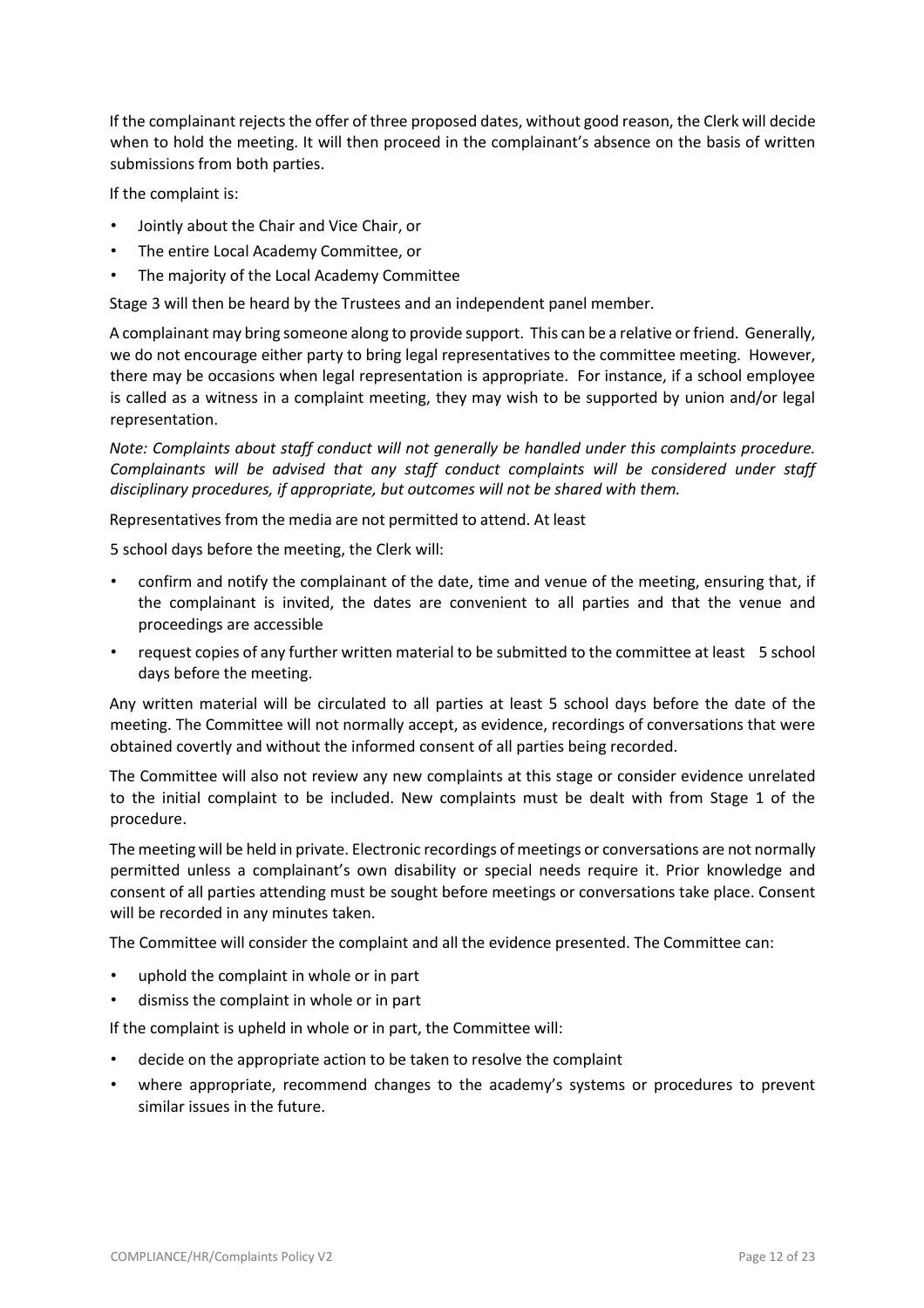The Chair of the Committee will provide the complainant and school with a full explanation of their decision and the reason(s) for it, in writing, within 10 school days.

The letter to the complainant will include details of how to contact the Education and Skills Funding Agency (ESFA) if they are dissatisfied with the way their complaint has been handled by the school.

The response will detail any actions taken to investigate the complaint and provide a full explanation of the decision made and the reason(s) for it. Where appropriate, it will include details of actions the school will take to resolve the complaint.

The panel will ensure that those findings and recommendations are sent by electronic mail or otherwise given to the complainant and, where relevant, the person complained about. Furthermore, they will be available for inspection on the school premises by the proprietor and the Principal/Headteacher.

A written record will be kept of all complaints, and of whether they are resolved at the preliminary stage or proceed to a panel hearing.

## Complaints escalated to / about the Trust, CEO or Trustee

If a complaint is escalated to the Trust or if a complainant wishes to complain directly about the Trust, then the complaint should be sent to the Clerk to the Trust Board to be investigated.

The Clerk will write to the complainant acknowledging the complaint within 5 school days of the date that the written request was received. The acknowledgement will confirm that the complaint will now be investigated under Stage 3 of this Complaints Policy and will confirm the date for providing a response to the complainant.

Following the investigation, the relevant person will write to the complainant confirming the outcome within 10 school days of the date that the letter was received. If this time limit cannot be met, the relevant person will write to the Complainant within 5 school days of the date that the letter was received, explaining the reason for the delay and providing a revised date.

If the complaint concerns the CEO or a Trustee, the complaint should be investigated by the Chair of the Trust Board. If a formal complaint form is received about the Chair, the complaint will be referred to the Vice Chair for investigation.

*Note: Where the Chair of the Trust Board has investigated the complaint, they will write the letter of outcome to the complainant and provide a copy to the CEO.* 

If the complainant is not satisfied with the outcome of the previous stage, the complainant should write to the Clerk to the Trust Board asking for the complaint to be heard before a Complaint Panel, within 20 school days.

The Clerk will record the date the complaint is received and acknowledge receipt of the complaint in writing (either by letter or email) within 5 school days.

Requests received outside of this time frame will only be considered if exceptional circumstances apply.

The Clerk will write to the complainant to inform them of the date of the meeting. They will aim to convene a meeting within 12 and 20 school days of receipt of the Stage 2 request. If this is not possible, the Clerk will provide an anticipated date and keep the complainant informed.

If the complainant rejects the offer of three proposed dates, without good reason, the Clerk will decide when to hold the meeting. It will then proceed in the complainant's absence on the basis of written submissions from both parties.

If the complaint is:

- jointly about the Chair and Vice Chair or
- the entire trust board or
- the majority of the trust board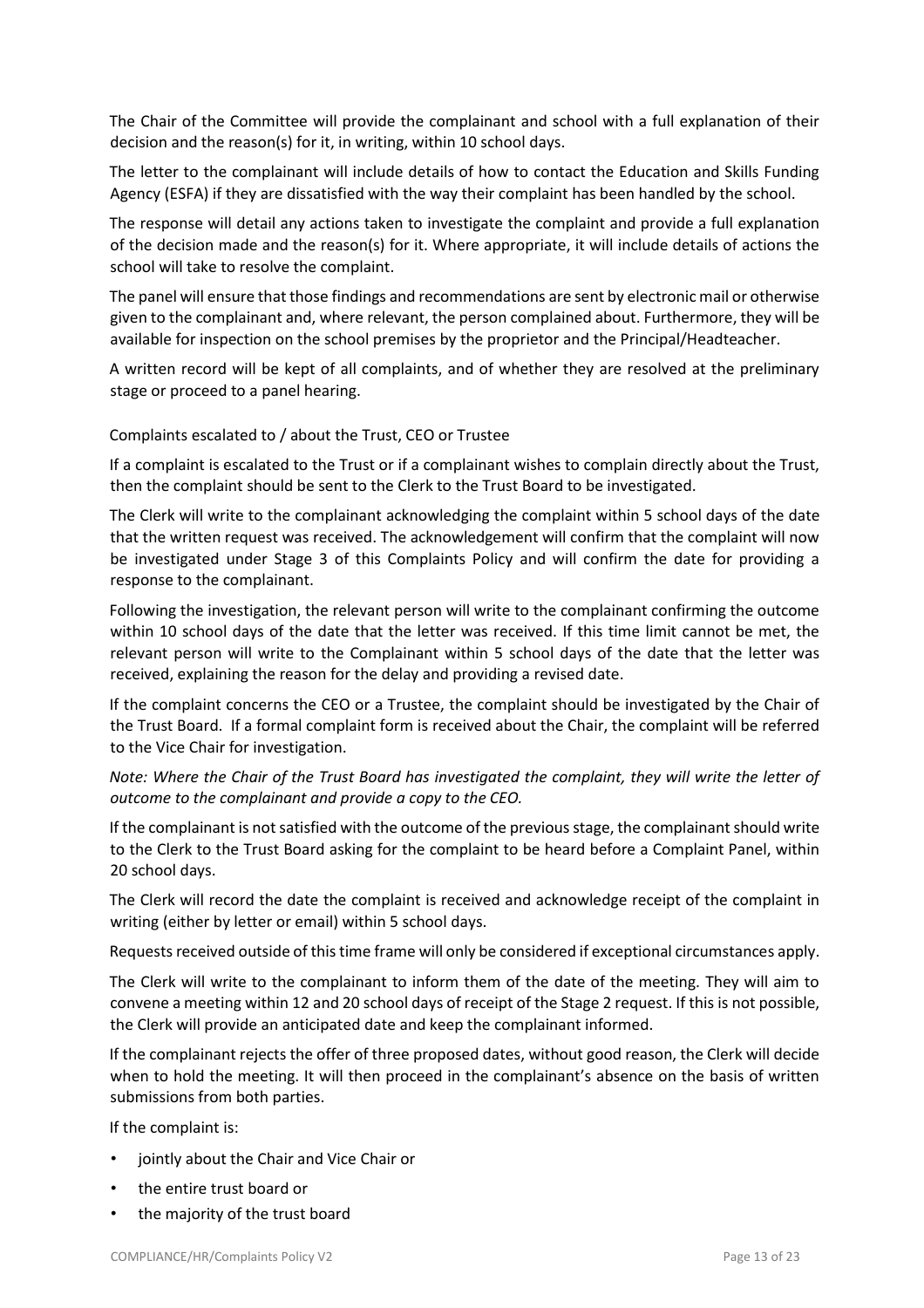Stage 3 will be heard by a completely independent committee panel.

The Complaint Panel will consist of three members. None of the three members of the Complaint Panel will have been involved in the incidents or events which led to the complaint or dealing with the complaint in the previous stages or have any detailed prior knowledge of the complaint.

One of the Complaint Panel members will be independent of the management and running of the Academy Trust. This means that the independent Complaint Panel member will not be a Trustee or an employee of the Trust.

A complainant may bring someone along to the panel meeting to provide support. This can be a relative or friend. Generally, we do not encourage either party to bring legal representatives to the committee meeting. However, there may be occasions when legal representation is appropriate.

For instance, if a trust employee is called as a witness in a complaint meeting, they may wish to be supported by union and/or legal representation.

*Note: Complaints about staff conduct will not generally be handled under this complaints procedure. Complainants will be advised that any staff conduct complaints will be considered under staff disciplinary procedures, if appropriate, but outcomes will not be shared with them.* 

Representatives from the media are not permitted to attend.

At least 5 school days before the meeting, the Clerk will:

- confirm and notify the complainant of the date, time and venue of the meeting, ensuring that, if the complainant is invited, the dates are convenient to all parties and that the venue and proceedings are accessible
- request copies of any further written material to be submitted to the committee at least 5 school days before the meeting.

Any written material will be circulated to all parties at least 5 school days before the date of the meeting. The committee will not normally accept, as evidence, recordings of conversations that were obtained covertly and without the informed consent of all parties being recorded.

The committee will also not review any new complaints at this stage or consider evidence unrelated to the initial complaint to be included. New complaints must be dealt with from Stage 1 of the procedure.

The meeting will be held in private. Electronic recordings of meetings or conversations are not normally permitted unless a complainant's own disability or special needs require it. Prior knowledge and consent of all parties attending must be sought before meetings or conversations take place. Consent will be recorded in any minutes taken.

The committee will consider the complaint and all the evidence presented. The committee can:

- uphold the complaint in whole or in part
- dismiss the complaint in whole or in part

If the complaint is upheld in whole or in part, the committee will:

- decide on the appropriate action to be taken to resolve the complaint
- where appropriate, recommend changes to the school's systems or procedures to prevent similar issues in the future

The Chair of the Committee will provide the complainant and CEO with a full explanation of their decision and the reason(s) for it, in writing, within 10 school days.

The letter to the complainant will include details of how to contact the Education and Skills Funding Agency (ESFA) if they are dissatisfied with the way their complaint has been handled by the Trust.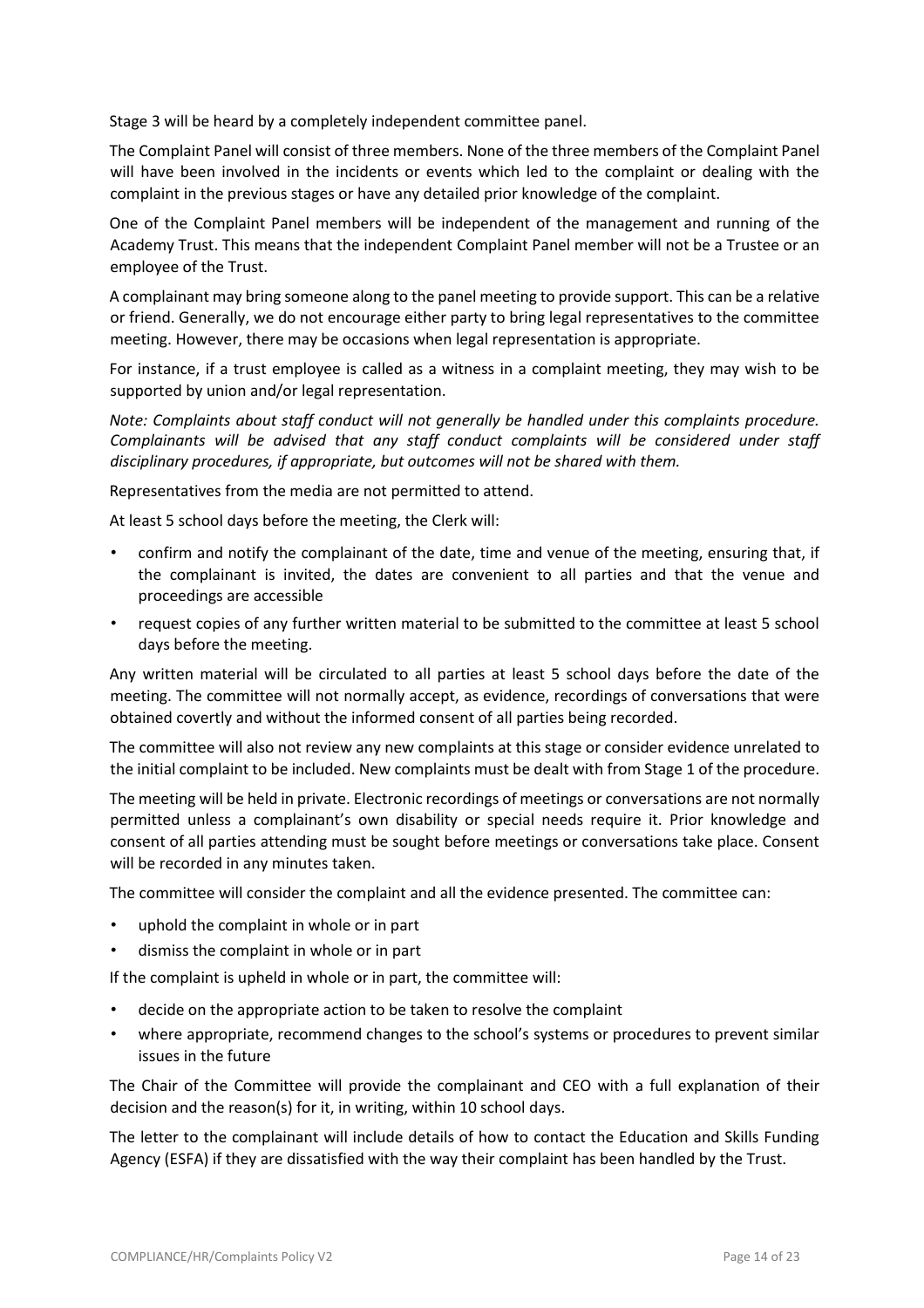The response will detail any actions taken to investigate the complaint and provide a full explanation of the decision made and the reason(s) for it. Where appropriate, it will include details of actions the Trust will take to resolve the complaint.

The panel will ensure that those findings and recommendations are sent by electronic mail or otherwise given to the complainant and, where relevant, the person complained about. Furthermore, they will be available for inspection on the school premises by the proprietor and the head teacher.

A written record will be kept of all complaints, and of whether they are resolved at the preliminary stage or proceed to a panel hearing.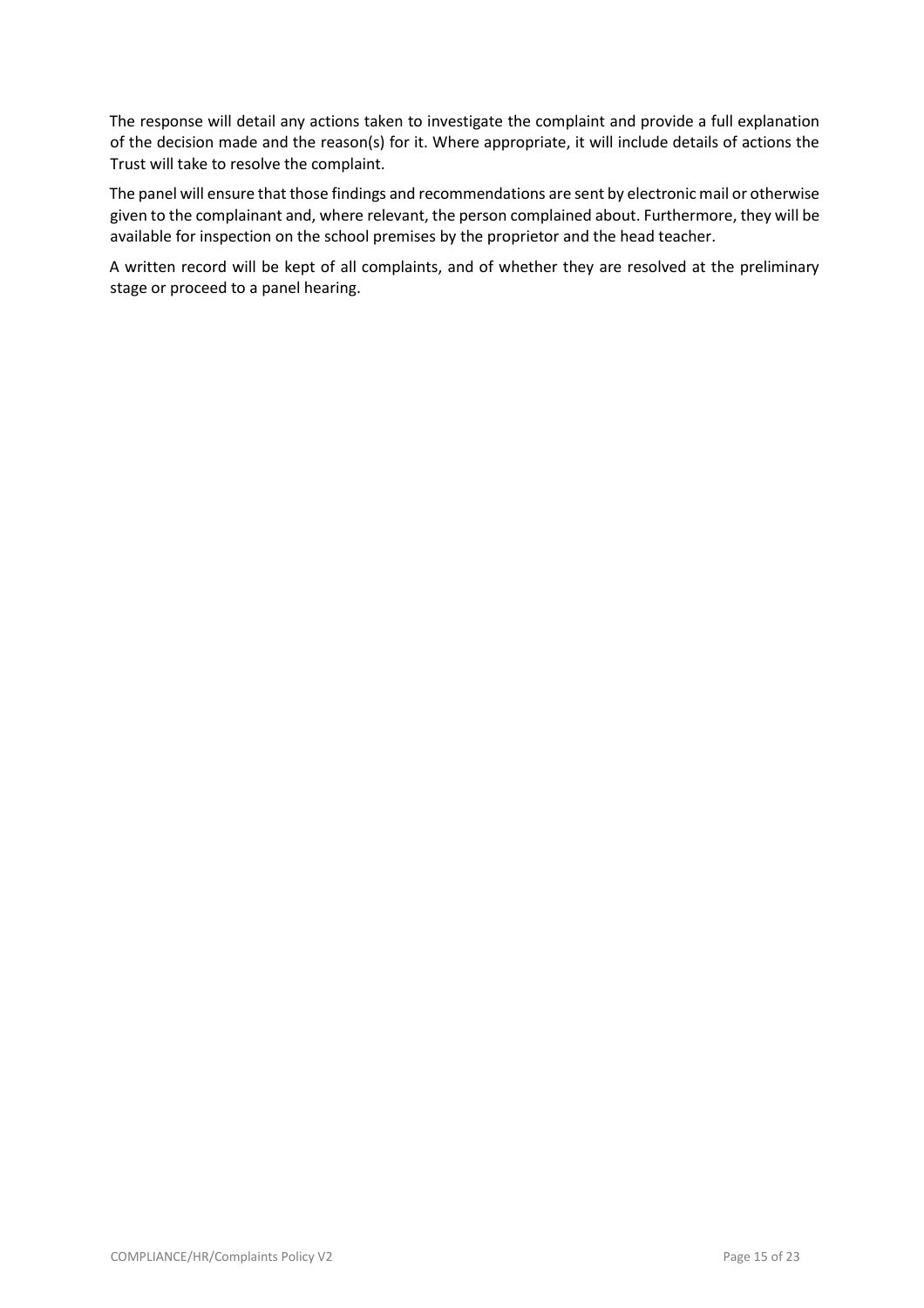# Summary of the Complaints Procedure



## Next Steps

Referring complaints on completion of the school and trust procedures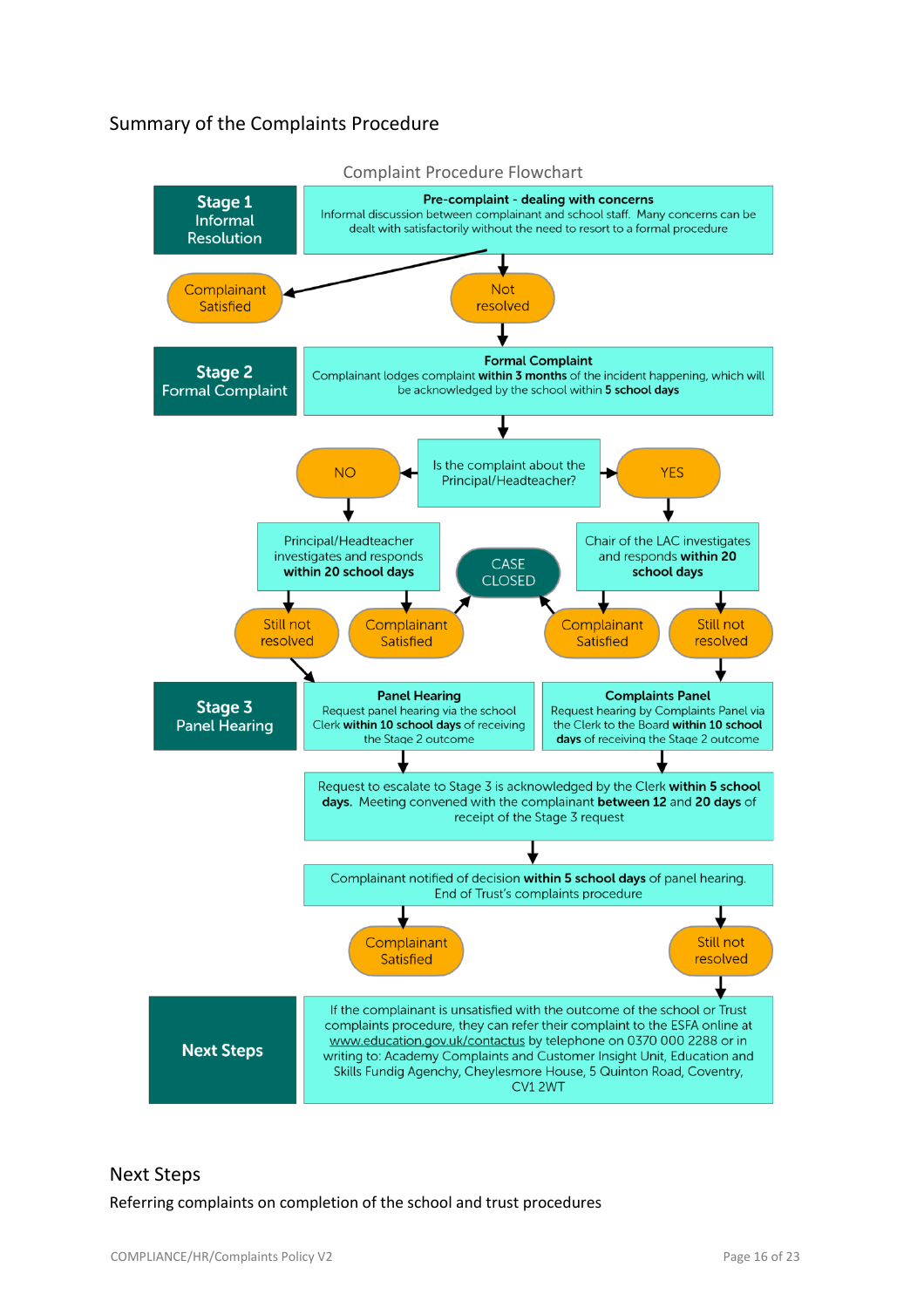If the complainant is unsatisfied with the outcome of the school or trust complaints procedure, they can refer their complaint to the ESFA. The ESFA will check whether the complaint has been dealt with properly. The ESFA will not overturn the school or trust's decision about a complaint. However, it will look into:

- Whether there was undue delay, or the school or trust did not comply with its own complaints procedure
- Whether the trust was in breach of its funding agreement with the secretary of state
- Whether the trust has failed to comply with any other legal obligation

If the complaint was not dealt with properly, the school or trust will be asked to re-investigate the complaint. If the complaints procedure is found not to meet regulations, the trust will be asked to correct its procedure accordingly.

For more information or to refer a complaint, see the following webpage:

https://www.gov.uk/complain-about-school

The complainant can refer their complaint to the ESFA online at:

www.education.gov.uk/contactus by telephone on: 0370 000 2288 or by writing to:

Academy Complaints and Customer Insight Unit Education and Skills Funding Agency Cheylesmore House 5 Quinton Road Coventry CV1 2WT

## Persistent complaints

## Unreasonably persistent complaints

Most complaints raised will be valid and therefore we will treat them seriously. However, a complaint may become unreasonable if the person:

- Has made the same complaint before and it has already been resolved by following the school's complaints procedure.
- Makes a complaint that is obsessive, persistent, harassing, prolific, defamatory or repetitive.
- Knowingly provides false information.
- Insists on pursuing a complaint that is unfounded, or out of scope of the complaints procedure.
- Pursues a valid complaint, but in an unreasonable manner eg refuses to articulate the complaint, refused to co-operate with the complaints procedure, or insists that the complaint is dealt with in ways that are incompatible with this procedure and the specified timeframes.
- Changes the basis of the complaint as the investigation goes on.
- Makes a complaint designed to cause disruption, annoyance or excessive demands on school time.
- Seeks unrealistic outcomes, or a solution that lacks any serious purpose or value.

#### Steps we will take

We will take every reasonable step to address the complainant's concerns and provide a clear statement of our position and their options. We will maintain our role as an objective arbiter throughout the process, including when we meet with individuals. We will follow our complaints procedure as normal (as outlined above) wherever possible.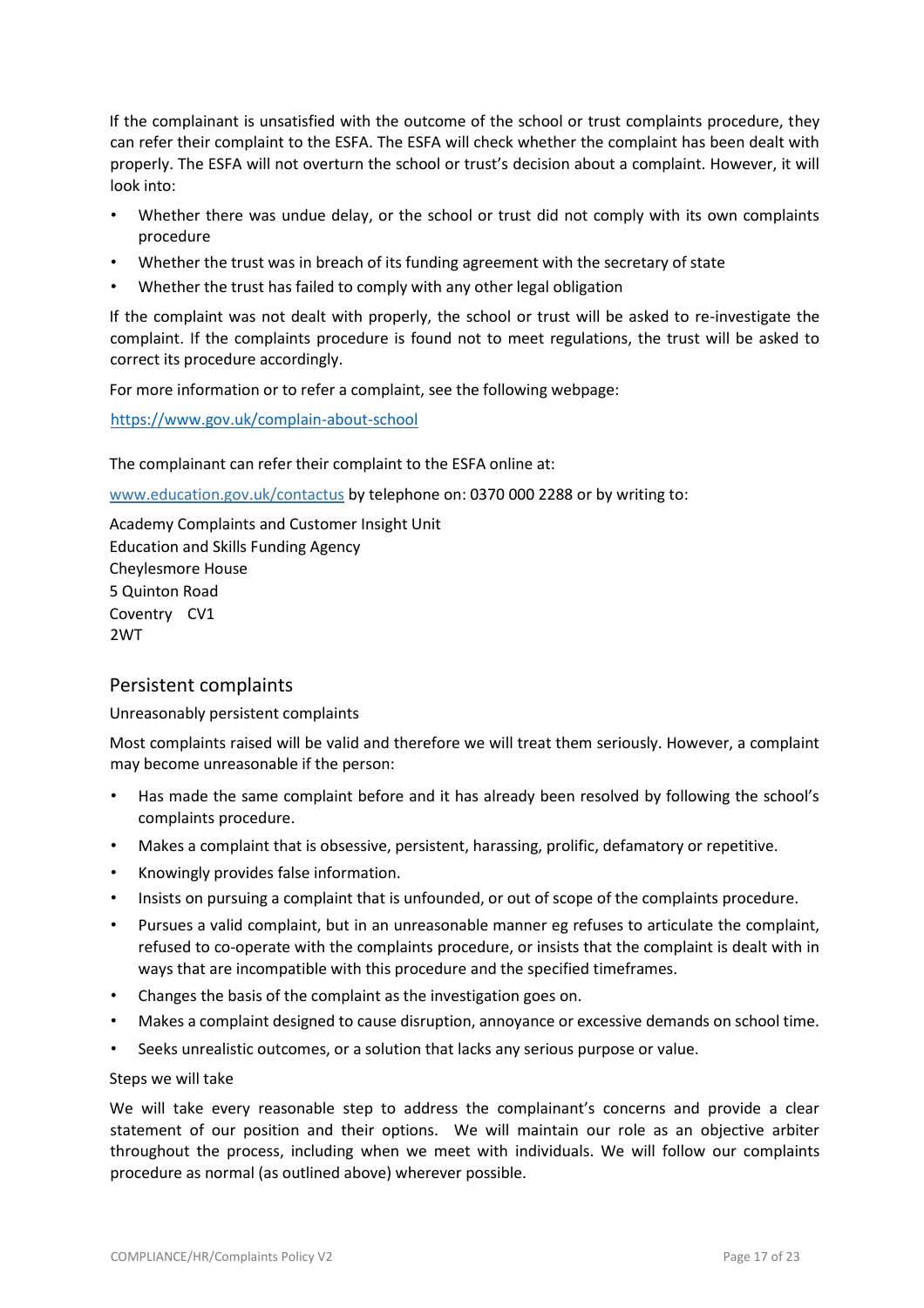It the complainant continues to contact the school in a disruptive way, we may put communications strategies in place. We may:

- Give the complainant a single point of contact via an email address.
- Limit the number of times the complainant can make contact, such as a fixed number per term.
- Ask the complainant to engage a third party to act on their behalf, such as Citizens Advice.
- Put any other strategy in place as necessary.

#### Stopping responding

We may stop responding to the complainant when all of these factors are met:

- We believe we have taken all reasonable steps to help address their concerns.
- We have provided a clear statement of our position and their options.
- The complainant contacts us repeatedly and we believe their intention is to cause disruption or inconvenience.

Where we stop responding, we will inform the individual that we intend to do so. We will also explain that we will still consider any new complaints they make.

In response to any serious incident of aggression or violence, we will immediately inform the police and communicate our actions in writing. This may include barring an individual from our school site.

#### Duplicate complaints

If we have resolved a complaint under this procedure and receive a duplicate complaint on the same subject from a partner, family member or other individual, we will assess whether there are aspects that we hadn't previously considered, or any new information we need to take into account.

If we are satisfied that there are no new aspects, we will:

- Tell the new complainant that we have already investigated and responded to this issue, and the local process is complete.
- Direct them to the ESFA if they are dissatisfied with our original handling of the complaint.

If there are new aspects, we will follow this procedure again.

## Complaint campaigns

Where the school receives a large volume of complaints about the same topic or subject, especially if these come from complainants unconnected with the school, the school may respond to these complaints by:

- Publishing a single response on the school website.
- Sending a template response to all of the complainants.

If complainants are not satisfied with the school's response, or wish to pursue the complaint further, the normal procedures will apply.

## Record Keeping

The school will record the progress of all complaints, including information about actions taken at all stages, the stage at which the complaint was resolved, and the final outcome. The records will also include copies of letters and emails, and notes relating to meetings and telephone calls.

This material will be treated as confidential and held centrally and will be viewed only by those involved in investigating the complaint or on the review panel.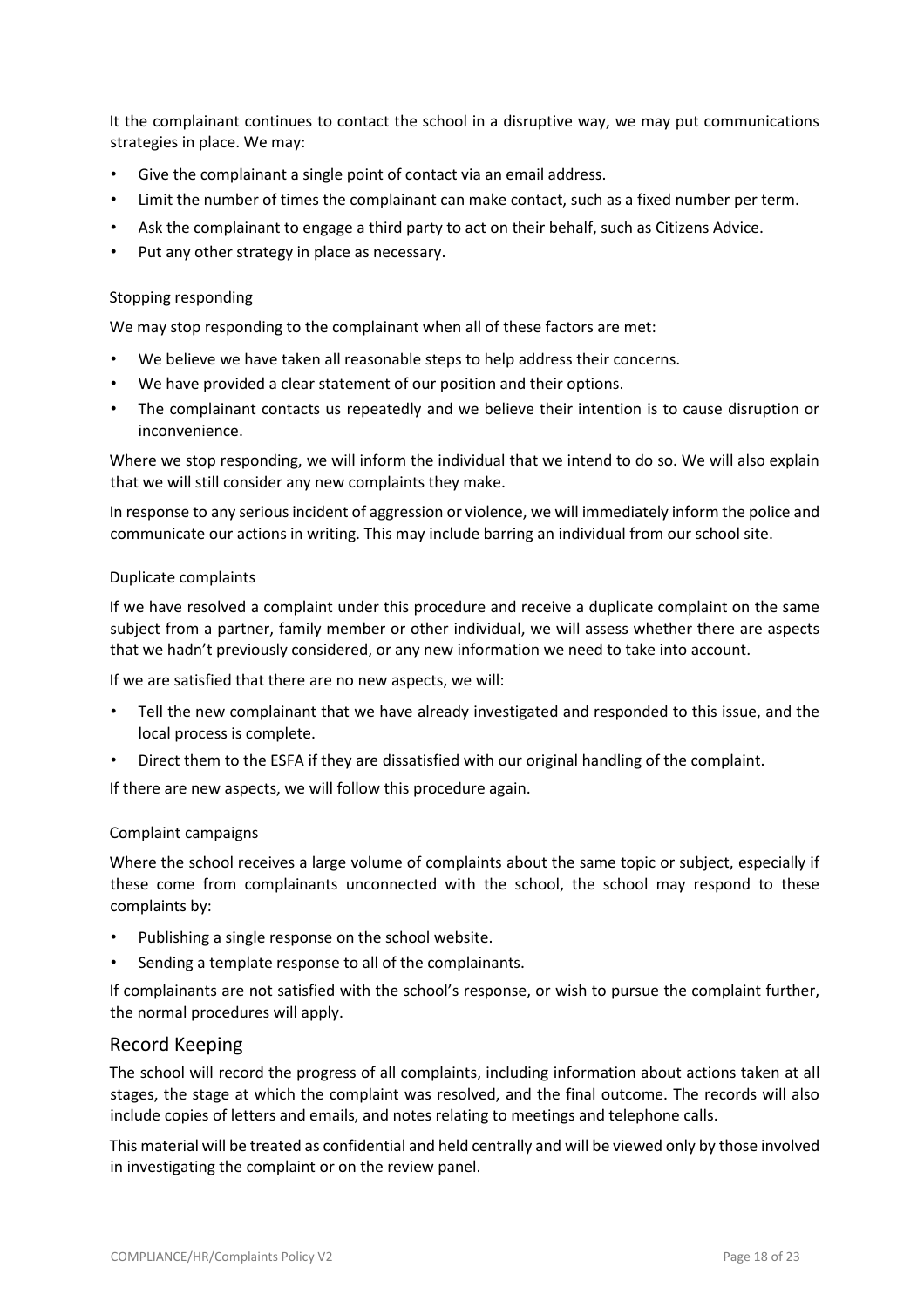This is except where the Secretary of State (or someone acting on their behalf) or the complainant requests access to records of a complaint through a freedom of information (FOI) request or through a subject access request under the terms of the Data Protection Act, or where the material must be made available during a school inspection.

Records of complaints will be kept securely, only for as long as necessary and in line with data protection law, our privacy notices and record retention schedule.

## Lessons Learnt

The Complaints Committee will review any underlying issues raised by complaints with the Principal/Headteacher where appropriate and respecting confidentiality, shall determine whether there are any improvements the school can make to its procedures or practice to help prevent similar events in the future.

## Monitoring and Evaluation

The Trust will monitor the effectiveness of the complaints procedure in ensuring that complaints are handled properly. The Compliance Committee will track the number and nature of complaints and review underlying issues as stated above in Lessons Learnt.

It is the responsibility of the CEO and Board of Trustees to ensure that the procedures outlined above are closely followed and a review of these procedures should be made in the light of any formal action to ensure that any parties involved feel confident that they have been fairly represented.

The complaints records are logged and managed by the Principal/Headteacher of each school.

This policy will be reviewed by the Chief Operations Officer every 2 years.

At each review, the policy will be approved by the Trust Board.

## Impact of Policy-

This policy has set out clear routes and guidelines for all stakeholders who wish to make a complaint about staff or procedures at Leading Edge Academies Partnership. This will ensure that correct procedures are followed by all concerned and those facing a possible complaint understand their rights and responsibilities during any investigation.

## Appendix 1 – Complaints Form

Please complete and return to the Principal/Chair of the Trust Board/Chair of Governors as appropriate, who will acknowledge receipt and explain what action will be taken.

| Your name:                                         |  |
|----------------------------------------------------|--|
| Pupil's name (if applicable):                      |  |
| Your relationship to the pupil (if<br>applicable): |  |
| Address:                                           |  |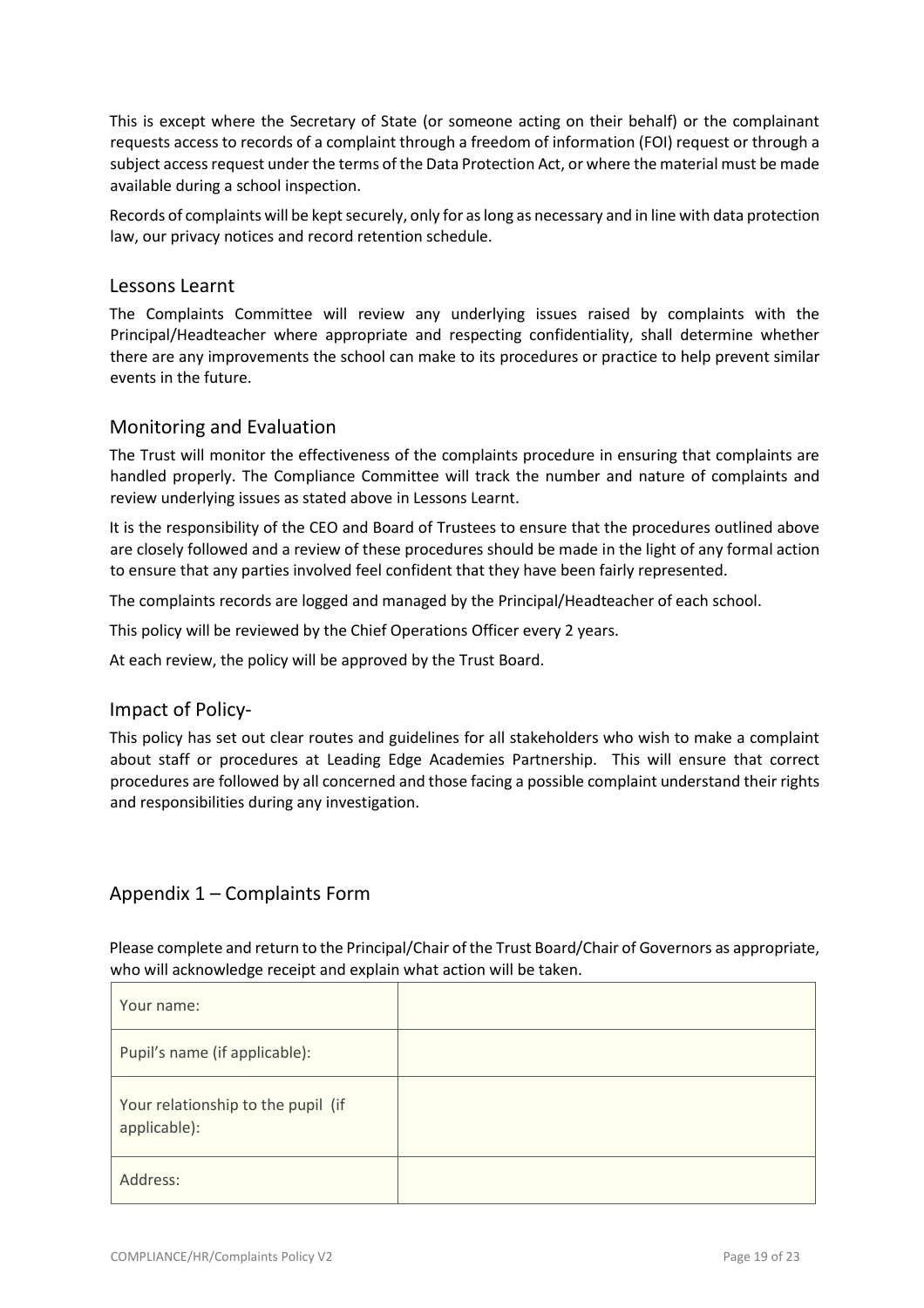| Daytime telephone number:*                                        |                                                                                                    |
|-------------------------------------------------------------------|----------------------------------------------------------------------------------------------------|
| Evening telephone number:*                                        |                                                                                                    |
| Email address:*                                                   |                                                                                                    |
| *Please indicate preferred contact option                         |                                                                                                    |
| Please give details of your complaint.                            |                                                                                                    |
|                                                                   |                                                                                                    |
|                                                                   |                                                                                                    |
|                                                                   |                                                                                                    |
|                                                                   |                                                                                                    |
|                                                                   |                                                                                                    |
|                                                                   |                                                                                                    |
|                                                                   |                                                                                                    |
|                                                                   |                                                                                                    |
|                                                                   |                                                                                                    |
|                                                                   |                                                                                                    |
|                                                                   |                                                                                                    |
|                                                                   |                                                                                                    |
|                                                                   |                                                                                                    |
|                                                                   |                                                                                                    |
|                                                                   |                                                                                                    |
|                                                                   |                                                                                                    |
|                                                                   |                                                                                                    |
|                                                                   |                                                                                                    |
| and what was the response?                                        | What action, if any, have you taken already to try to resolve your complaint? Who did you speak to |
|                                                                   |                                                                                                    |
|                                                                   |                                                                                                    |
|                                                                   |                                                                                                    |
|                                                                   |                                                                                                    |
| What actions do you feel might resolve the problem at this stage? |                                                                                                    |
|                                                                   |                                                                                                    |
|                                                                   |                                                                                                    |
|                                                                   |                                                                                                    |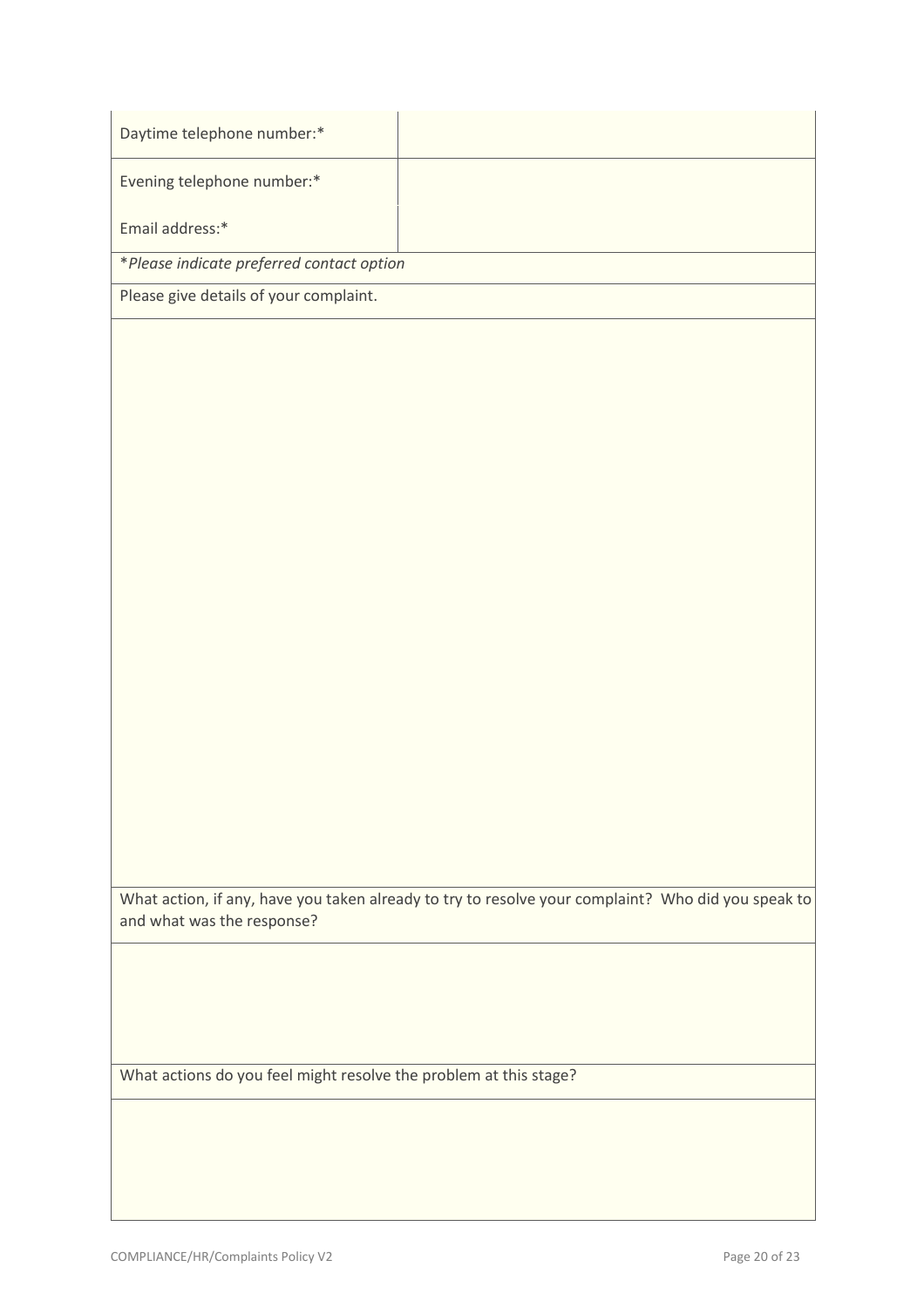Are you attaching any supporting paperwork? If so, please give details.

If it has been more than three months since the incident, please explain the delay in making your complaint.

Signature:

Date:

| For official use only      |  |
|----------------------------|--|
| Date acknowledgement sent: |  |
| By whom:                   |  |
| Complaint referred to:     |  |
| Date:                      |  |

# Appendix 2: Roles and Responsibilities

## Complainant

The complainant will receive a more effective response to the complaint if they:

- explain the complaint in full as early as possible
- co-operate with the school in seeking a solution to the complaint
- respond promptly to requests for information or meetings or in agreeing the details of the complaint
- ask for assistance as needed
- treat all those involved in the complaint with respect
- refrain from publicising the details of their complaint on social media and respect confidentiality

## Investigator

The investigator's role is to establish the facts relevant to the complaint by:

• providing a comprehensive, open, transparent and fair consideration of the complaint through: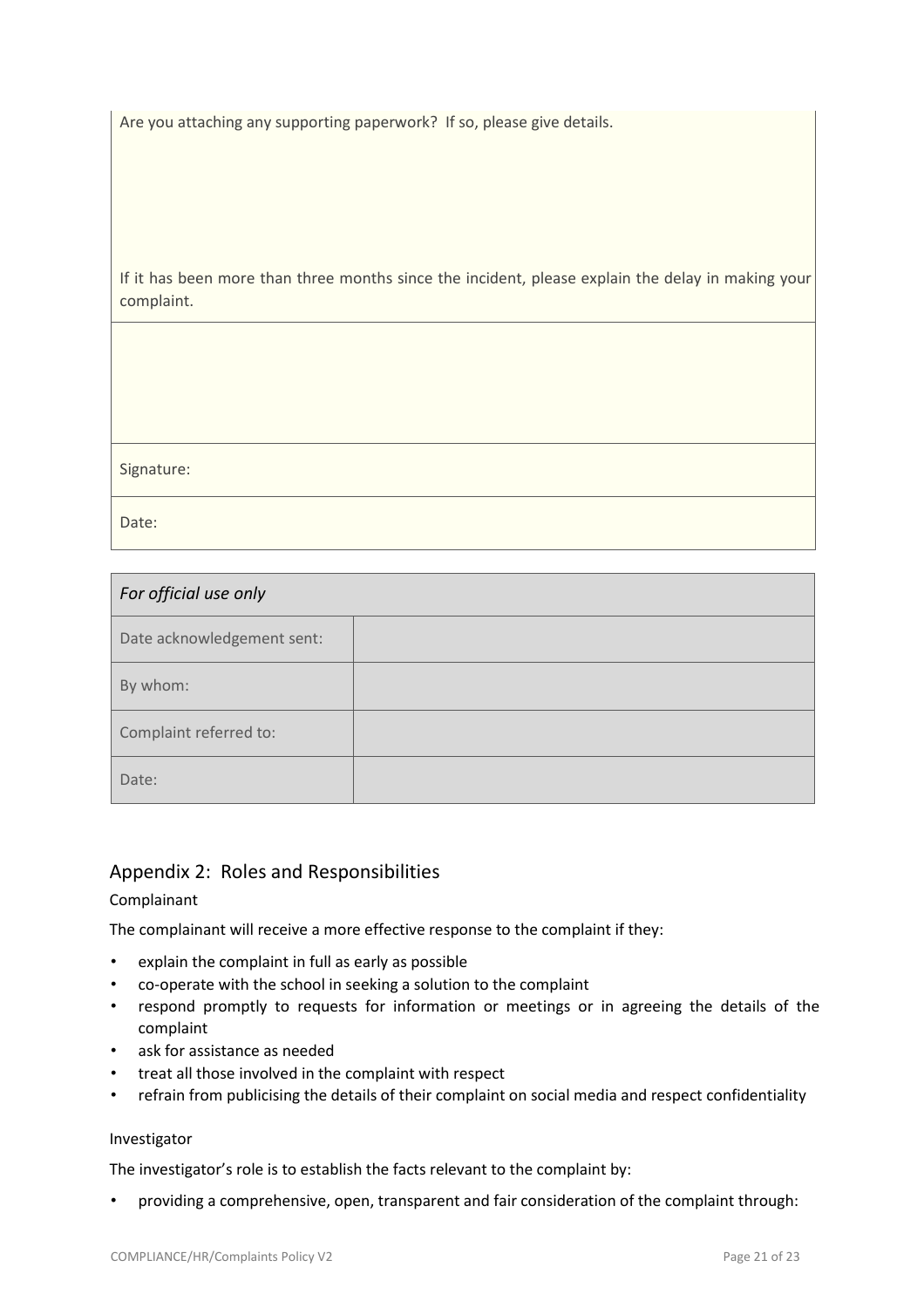- o sensitive and thorough interviewing of the complainant to establish what has happened and who has been involved
- $\circ$  interviewing staff and children/young people and other people relevant to  $\circ$  the complaint
- $\circ$  consideration of records and other relevant information  $\circ$  analysing information
- liaising with the complainant and the complaints co-ordinator as appropriate to clarify what the complainant feels would put things right. The investigator should:
- conduct interviews with an open mind and be prepared to persist in the questioning
- keep notes of interviews or arrange for an independent note taker to record minutes of the meeting
- ensure that any papers produced during the investigation are kept securely pending any appeal
- be mindful of the timescales to respond
- prepare a comprehensive report for the headteacher or complaints committee that sets out the facts, identifies solutions and recommends courses of action to resolve problems.

The headteacher or complaints committee will then determine whether to uphold or dismiss the complaint and communicate that decision to the complainant, providing the appropriate escalation details.

Complaints Co-ordinator (this could be the Principal/designated complaints trustee/ governor or other staff member providing administrative support) The complaints co-ordinator should:

- ensure that the complainant is fully updated at each stage of the procedure
- liaise with staff members, headteacher, Chair of Governors, Clerk and LAs (if appropriate) to ensure the smooth running of the complaints procedure be aware of issues regarding:
	- o sharing third party information
	- $\circ$  additional support. This may be needed by complainants when making a complaint including interpretation support or where the complainant is a child or young person
- keep records.

## Clerk to the Governing Body

The Clerk is the contact point for the complainant and the committee and should:

- ensure that all people involved in the complaint procedure are aware of their legal rights and duties, including any under legislation relating to school complaints, education law, the Equality Act 2010, the Freedom of Information Act 2000, the Data Protection Act (DPA) 2018 and the General Data Protection Regulations (GDPR)
- set the date, time and venue of the meeting, ensuring that the dates are convenient to all parties (if they are invited to attend) and that the venue and proceedings are accessible
- collate any written material relevant to the complaint (for example; stage 1 paperwork, school and complainant submissions) and send it to the parties in advance of the meeting within an agreed timescale
- record the proceedings
- circulate the minutes of the meeting
- notify all parties of the committee's decision

#### Committee Chair

The committee's chair, who is nominated in advance of the complaint meeting, should ensure that:

• both parties are asked (via the Clerk) to provide any additional information relating to the complaint by a specified date in advance of the meeting